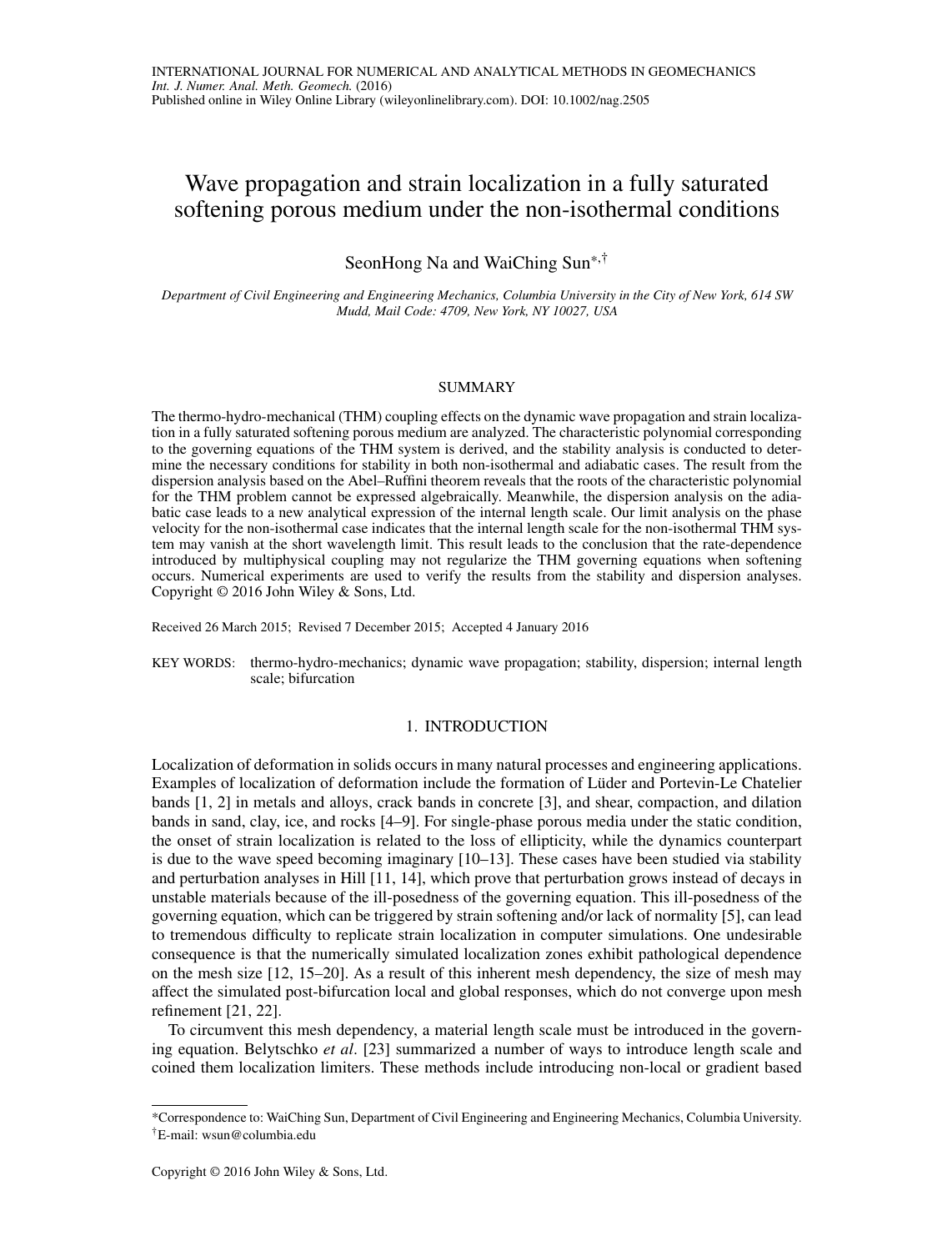internal variables (e.g., [1, 24]), or higher-order continuum (e.g., [25–27]), and incorporating rate dependence in constitutive model (e.g., [12, 28]) to regularize the simulated responses after the onset of strain localization. This rate-dependent localization limiter is relevant to many deformationdiffusion coupling processes in multiphase materials, as the transient diffusion process is likely to introduce rate dependence to the mechanical responses due to the coupling effect. The previous works, such as Schrefler *et al*. [29, 30], Zhang and Schrefler [27], and Zhang *et al*. [31], analyze the rate-dependent effect in fluid-infiltrating porous solid via stability and dispersion analyses and derive the inherent length scale as a function of permeability and viscosity of the fluid among other material parameters. Benallal and Comi [32], Zhang and Schrefler [27], and Abellan and de Borst [33] argue that while disperse effects are indeed observed in two-phase porous media, the physical length scale introduced via hydro-mechanical coupling effect vanishes at the short wavelength limit.

Nevertheless, the aforementioned stability and dispersion analyses are based on the assumptions that the porous media is under the isothermal condition and the thermal effect is negligible and decoupled from the hydro-mechanical processes. These assumptions are reasonable for numerous engineering applications in which thermal effect plays little role on the safety or efficiency of the operations. However, THM (thermo-hydro-mechanical) coupling effect is critical for various applications, such as geothermal energy piles [34], geological disposal of carbon dioxide and nuclear wastes [35], freezing-thawing of pavement systems [36], and landslide triggered by thermal induced creeping [37].

To the best knowledge of the authors, there is no study concerning the THM coupling effect on the inherent length scale of porous media under non-isothermal condition. The purpose of this article is to fill this important knowledge gap. In particular, we apply the Routh–Hurwitz stability theorem to the THM governing equations and determine whether small perturbation can grow into localized instability and whether dispersive wave can propagate at finite wave speed in a thermalsensitive softening porous media under the general non-isothermal condition and at the adiabatic limit. Our analysis indicates that the characteristic polynomial for the porous media under the general non-isothermal condition is of the fourth-order in the stability analysis, and of the sixth-order in the dispersion analysis. According to the Abel–Ruffini theorem (Abel's impossibility theorem), a polynomial higher than the fifth-order has no general algebraic solution. As a result, we prove that it is impossible to express the internal length scale algebraically for the general non-isothermal case. On the other hand, under the adiabatic condition, we prove that the characteristic polynomial is reduced to the third-order for the dispersion analysis. Therefore, we derive the algebraic expression of length scale for this limit case and compare both new results with the previous works on isothermal porous media [29, 33, 38].

The rest of the paper is organized as follows. We first perform the stability analysis for both general non-isothermal and adiabatic cases, and determine the onset of instability in Section 2.2. We then investigate the dispersive wave propagation in Section 2.3. In particular, we derive the phase velocity for the non-isothermal case at the long wavelength limit, and the vanishing of the physical internal length scale is observed at the short wavelength limit. For many THM coupling processes at very small time scale, the thermal conductivity of the porous media is negligible. For those adiabatic cases, we derive the simplified expression of the internal length scales and analyze the wave propagation speed during strain softening. In Section 3, we conduct numerical experiments using an 1D dynamic THM finite element code to compare and validate the analytical derivation in Sections 2.2 and 2.3. Furthermore, the influences of hydraulic properties (permeability) and thermal parameters (thermal conductivity and specific heat) on internal length scale and wave propagation behavior are evaluated for both non-isothermal and adiabatic cases, respectively. Finally, concluding remarks are given in Section 4.

As for notations and symbols, bold-faced letters denote tensors; the symbol " denotes a single contraction of adjacent indices of two tensors (e.g.,  $a \cdot b = a_i b_i$  or  $c \cdot d = c_{ij} d_{jk}$ ); the symbol ':' denotes a double contraction of adjacent indices of tensor of rank two or higher (e.g.,  $C : \varepsilon^e$  $= C_{ijkl} \epsilon_{kl}^e$ ); the symbol ' $\otimes$ ' denotes a juxtaposition of two vectors (e.g.,  $\vec{a} \otimes \vec{b} = a_i b_j$ ) or two symmetric second order tensors (e.g.,  $(\vec{\alpha} \otimes \vec{\beta}) = \alpha_{ij} \beta_{kl}$ ). As for sign conventions, we consider the direction of the tensile stress and dilative pressure as positive.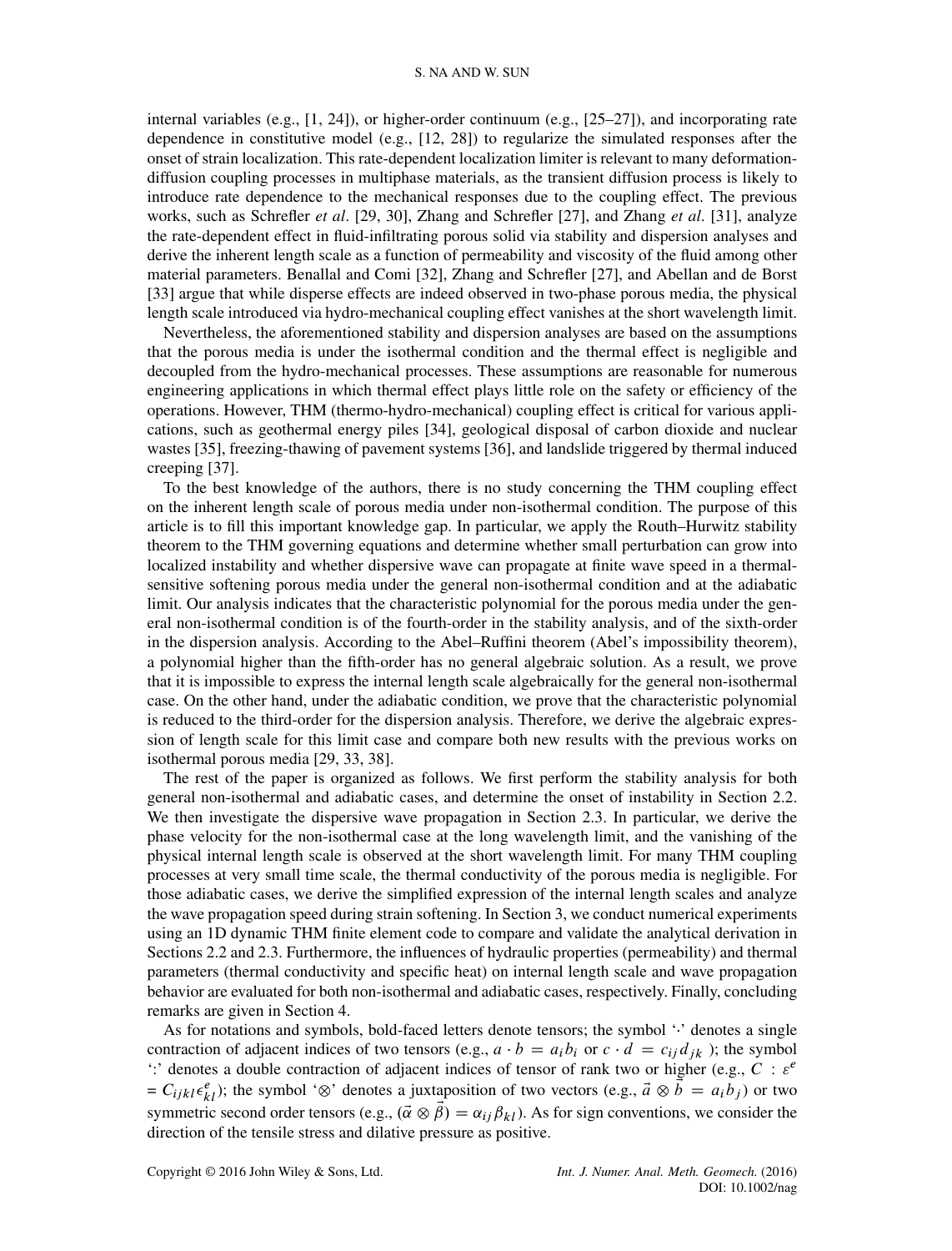# 2. STABILITY AND DISPERSION ANALYSES

In this section, the governing equations for the wave propagation of a one-dimensional softening bar composed of fully saturated porous media under the general non-isothermal and adiabatic conditions are introduced. We perform stability and dispersion analyses on both cases and obtain the corresponding characteristic polynomials. Then, we derive the explicit expression of phase velocity and determine the vanishing length scale under long and short wavelength limits for the non-isothermal condition. In the adiabatic condition, analytical derivations of the cutoff wavenumber and internal length scale are investigated for dynamic wave propagation in a two-phase porous medium. These new results are compared with the stability and dispersion analyses for isothermal porous media.

### *2.1. Model assumptions and governing equations*

The THM response of fluid infiltrating porous solids is governed by the balance principles, that is, the balance of linear momentum, mass, and energy. Biot [39] formulated a general thermodynamics theory for non-isothermal porous media. McTigue [40] derived a field theory for the linear thermo-elastic response of fully saturated porous media. This model is extended in Coussy [41] to incorporate the structural heating effect. Belotserkovets and Prèvost [42] derived analytical solutions of an elastic fluid-saturated porous sphere subjected to boundary heating, prescribed pore pressure, and flux. Selvadurai and Suvorov [43] analyzed the same THM problem of a spherical domain. By neglecting the heat generated and dissipated due to deformation of the solid skeleton and the flow convection of the porous spheres, the analytical solution of THM responses of the sphere composed of a fluid-saturated elasto-plastic material was derived and compared with finite element solution.

In this study, we adopt the governing equations of Coussy [41] and Belotserkovets and Prèvost [42]. We assume that the strain is infinitesimal and that there is no mass exchange between the solid and fluid constituents. The gravitational body force and heat convection of among the constituents are neglected. Furthermore, we ignored the difference between the acceleration of the fluid and solid skeleton in Eq. (1) and Eq. (2) to simplify the analysis as previously carried out in Zhang *et al*. [29], Zienkiewicz *et al*. [44]. As a result, the governing equations of the linear momentum, the fluid mass balance, and the energy balance read,

$$
\nabla \cdot (\sigma' - bp - \beta T) - \rho \ddot{u} = 0,\tag{1}
$$

$$
b\nabla \cdot \dot{u} - k\nabla^2 p + \frac{1}{M}\dot{p} - 3\alpha_m \dot{T} = 0,
$$
\n(2)

$$
\rho c \dot{T} - \kappa \nabla^2 T + T_0 \beta \nabla \cdot \dot{u} - 3\alpha_m T_0 \dot{p} = 0,
$$
\n(3)

where  $\sigma'$  is effective stress (nominal effective stress in Liu *et al.* [45]), p is pore pressure, T is temperature,  $u$  is displacement of solid skeleton, and  $b$  is the Biot's coefficient. The mobility,  $k$ , is defined as  $k = k_s/\mu_f = k_{perm}/\rho_f g$ , in which  $k_s$  is the intrinsic permeability,  $\mu_f$  is the fluid viscosity,  $k_{perm}$  is the permeability or hydraulic conductivity, and g is the gravity acceleration. Furthermore,  $T_0$  is the reference temperature as defined in [42].  $\beta$  is calculated as  $\beta = 3\alpha_s K$ , in which  $\alpha_s$  is the linear thermal expansion coefficient of solid, and K is the bulk modulus. Also, the volume averaged thermal expansion coefficient  $\alpha_m$  is expressed as  $\alpha_m = (b-n)\alpha_s+n\alpha_f$ , a function of porosity n and the linear thermal expansion coefficient of fluid  $\alpha_f$ . Here,  $\rho = (1 - n)\rho_s + n\rho_f$ , in which  $\rho_s$  and  $\rho_f$  are solid and fluid mass densities,  $\kappa$  is the thermal conductivity, and  $c_s$ ,  $c_f$  are the specific heat per unit mass of solid and fluid. The Biot's modulus is denoted as  $M$ , which is a function of the Biot's coefficient b, porosity n, the bulk modulus of the solid grain  $K_s$ , and that of the fluid constituent  $K_f$ , that is,

$$
\frac{1}{M} = \frac{b-n}{K_s} + \frac{n}{K_f}.\tag{4}
$$

In this study, the volume-averaged specific heat of the constituents,  $\rho c = (1 - n)\rho_s c_s + n\rho_f c_f$ , is considered to be specific heat of two-phase fluid–solid mixture. In addition, we assume that the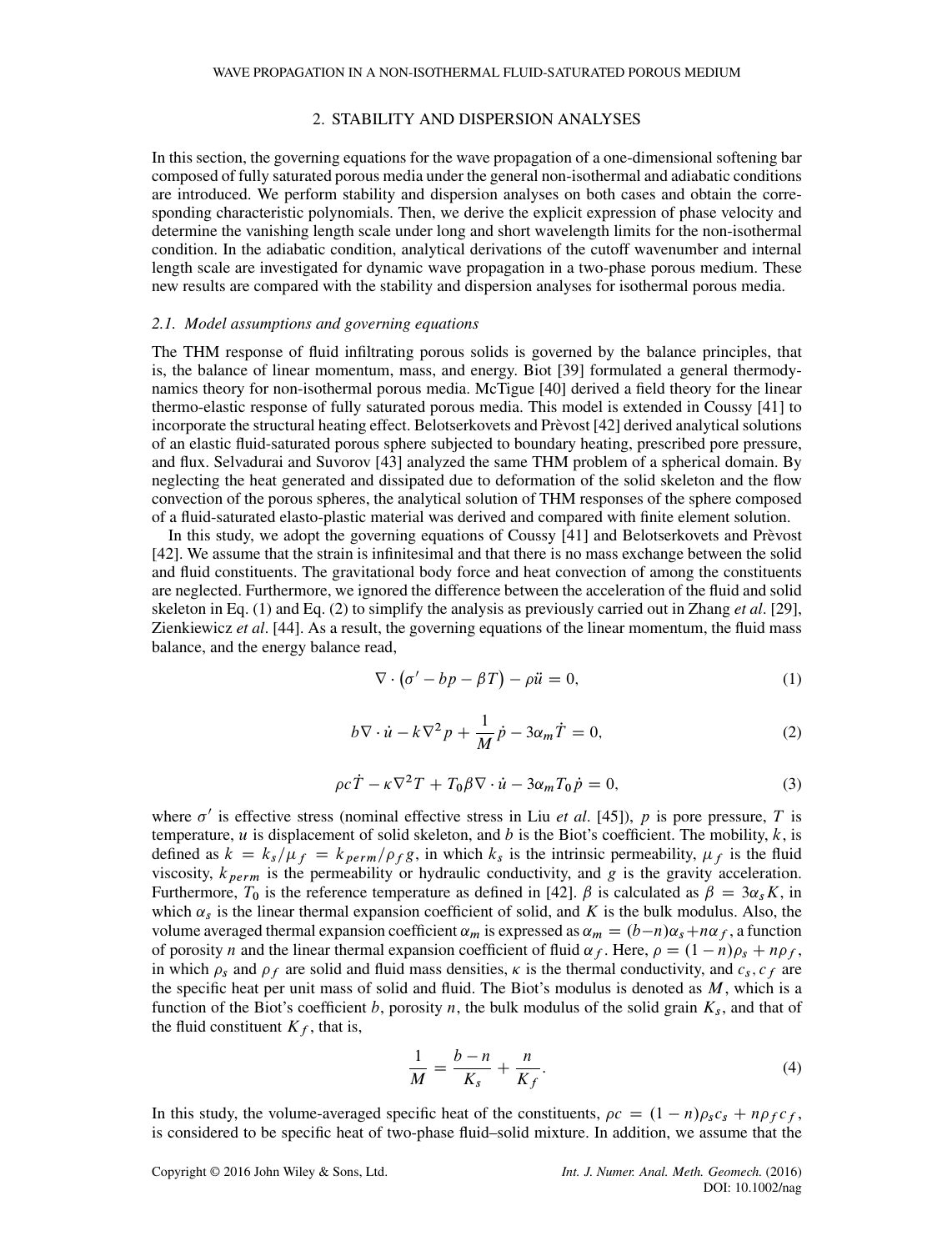temperature is at equilibrium locally and hence there is no temperature difference between the two constituents at the same material point. To simplify the stability and dispersion analyses, we limit our attention to a one-dimensional dynamic THM boundary value problem.

#### *2.2. Stability analysis*

In this section, we analyze stability of a one-dimensional wave propagation in a thermal-sensitive fluid-saturated porous media. Our goal here is to determine the necessary and sufficient conditions to maintain stability of the THM system in the generalized non-isothermal case and at the adiabatic limit. Our results are compared with the previous analyses on isothermal porous media. In particular, we apply the Routh–Hurwitz stability theorem to the characteristic equations of the general non-isothermal and adiabatic THM systems. The Routh–Hurwitz criterion enables us to determine whether it is possible that the solution of characteristic equation can have a real and positive part, which in return implies that homogeneous state is unstable and a small perturbation may grow [1].

*2.2.1. Non-isothermal case.* To investigate the stability of an equilibrium state, we apply a harmonic perturbation with respect to an incremental axial displacement, pore pressure, and temperature. For an infinite one-dimensional thermo-sensitive porous medium initially in a homogeneous state, the solution of displacement, pore pressure, and temperature in space-time  $(x, t)$  may take the following form,

$$
\begin{bmatrix} du \\ dp \\ dT \end{bmatrix} = \begin{bmatrix} A_u \\ A_p \\ A_T \end{bmatrix} e^{i(k_w x - \omega t)} = A e^{ik_w x + \lambda t}, \ \lambda = -i\omega,
$$
 (5)

where  $k_w$  is the wavenumber,  $\omega$  the angular frequency, and  $\lambda$  eigenvalue.  $A_u$ ,  $A_p$ , and  $A_T$  are the amplitudes of the displacement, pore pressure, and temperature perturbations, respectively. Following the approach in Zhang *et al*. [29] and Abellan and de Borst [33], we use an incremental linear constitutive model to relate the infinitesimal change of the nominal effective stress and that of the total strain for the one-dimensional THM problem, that is,

$$
\dot{\sigma}' = E_t \frac{\partial \dot{u}}{\partial x} = E_t \dot{\varepsilon},\tag{6}
$$

where  $E_t$  is the tangential stiffness modulus of the solid (cf. Abellan and de Borst [33]). The relations among the one-dimensional total stress  $\sigma$ , Biot's effective stress  $\sigma''$ , and the nominal effective stress  $\sigma'$  are [45],

$$
\dot{\sigma} = \dot{\sigma}'' - b\,\dot{p} = \dot{\sigma}' - \beta\,\dot{T} - b\,\dot{p}.\tag{7}
$$

The spatial derivative of the incremental nominal effective stress Eq. (6) gives

$$
\frac{\partial \dot{\sigma}'}{\partial x} = -E_t A_u k_w^2 \exp(ik_w x + \lambda t). \tag{8}
$$

The substitution of Eq.  $(5)$  into Eqs.  $(1)$  to  $(3)$  therefore gives

$$
-E_t k_w^2 A_u - i(b k_w) A_p - i(\beta k_w) A_T - \rho \lambda^2 A_u = 0,
$$
\n(9)

$$
i(bk_w\lambda)A_u + kk_w^2A_p + M^{-1}\lambda A_p - 3\alpha_m\lambda A_T = 0,
$$
\n(10)

$$
\rho c \lambda A_T + \kappa k_w^2 A_T + i (T_0 \beta k_w \lambda) A_u - 3 \alpha_m T_0 \lambda A_p = 0. \tag{11}
$$

A non-trivial solution to this set of homogeneous equations exists if and only if the following relation holds

$$
\begin{vmatrix}\n-E_t k_w^2 - \rho \lambda^2 & -i(bk_w) & -i(\beta k_w) \\
i(bk_w \lambda) & k k_w^2 + M^{-1} \lambda & -3\alpha_m \lambda \\
i(T_0 \beta k_w \lambda) & -3\alpha_m T_0 \lambda & \rho c \lambda + \kappa k_w^2\n\end{vmatrix} = 0,
$$
\n(12)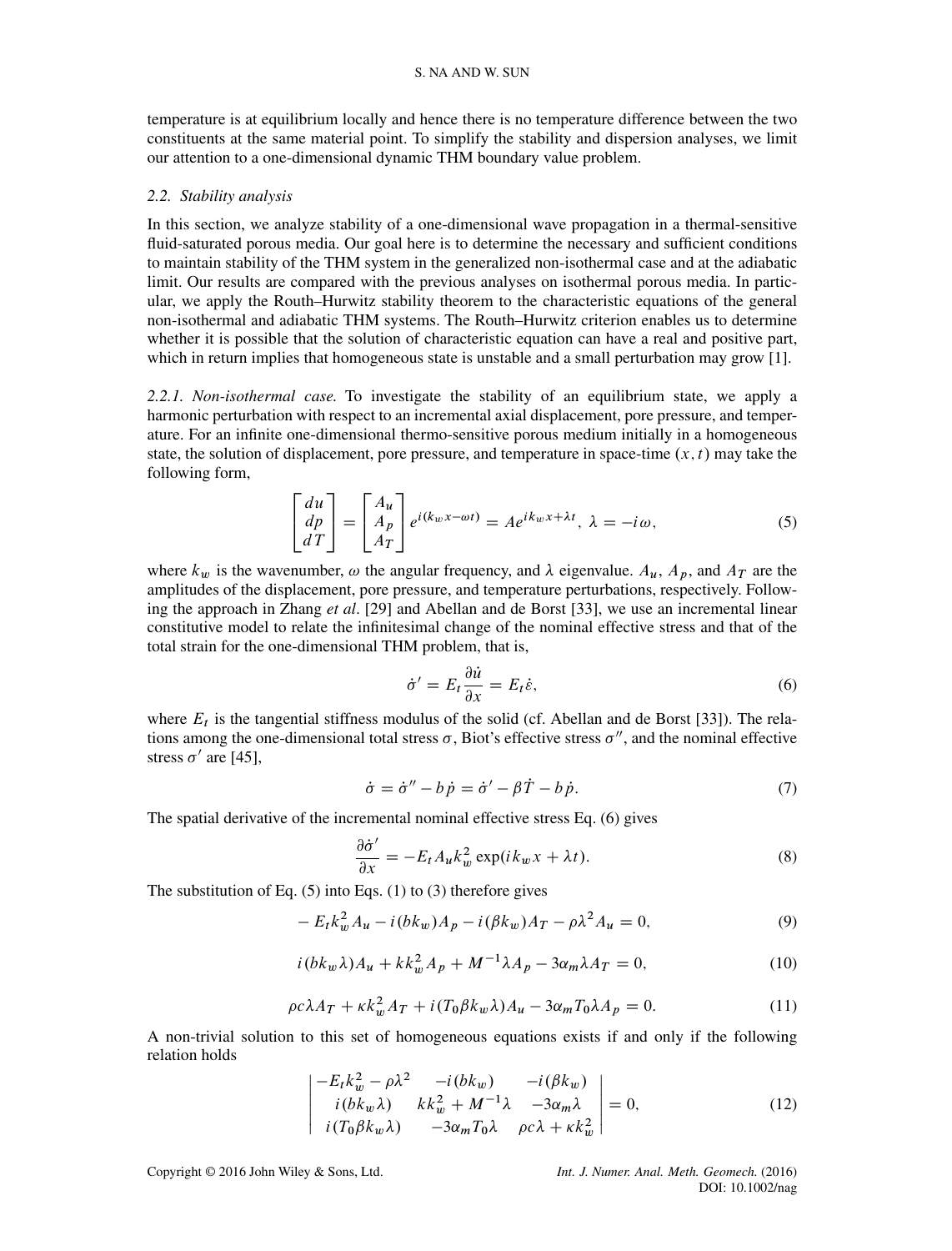which can be rewritten as shown in the succeeding equation,

$$
\begin{aligned}\n\left(-E_t k_w^2 - \rho \lambda^2\right) \left[ \left(k k_w^2 + M^{-1} \lambda\right) \left(\rho c \lambda + \kappa k_w^2\right) - \left(-3 \alpha_m \lambda\right) \left(-3 \alpha_m T_0 \lambda\right) \right] \\
&\quad + i \left(b k_w\right) \left[ i \left(b k_w \lambda\right) \left(\rho c \lambda + \kappa k_w^2\right) - \left(-3 \alpha_m \lambda\right) \left(i \left(T_0 \beta k_w \lambda\right)\right) \right] \\
&\quad - i \left(\beta k_w\right) \left[ i \left(b k_w \lambda\right) \left(-3 \alpha_m T_0 \lambda\right) - \left(k k_w^2 + M^{-1} \lambda\right) \left(i \left(T_0 \beta k_w \lambda\right)\right) \right] \\
&\quad = 0.\n\end{aligned}
$$
\n(13)

Expanding Eq. (13) yields

$$
-\frac{1}{M}\rho^{2}c\lambda^{4} + 9\alpha_{m}^{2}\rho T_{0}\lambda^{4} - \frac{1}{M}\rho\kappa k_{w}^{2}\lambda^{3} - \rho^{2}c k k_{w}^{2}\lambda^{3} - \frac{1}{M}\rho c E_{t}k_{w}^{2}\lambda^{2} - \rho c b^{2}k_{w}^{2}\lambda^{2} - \rho \kappa k k_{w}^{4}\lambda^{2} - \frac{1}{M}\beta^{2}T_{0}k_{w}^{2}\lambda^{2} - 6\alpha_{m}\beta b T_{0}k_{w}^{2}\lambda^{2} + 9E_{t}\alpha_{m}^{2}T_{0}k_{w}^{2}\lambda^{2} - \frac{1}{M}E_{t}\kappa k_{w}^{4}\lambda - \rho c E_{t}k k_{w}^{4}\lambda - \beta^{2}kT_{0}k_{w}^{4}\lambda - E_{t}k\kappa k_{w}^{6} = 0,
$$
\n(14)

in which the terms in Eq. (14) are rearranged in descending order for eigenvalue,  $\lambda$ . Simplifying the expression of Eq. (14) yields ( $M \neq 0$ ),

$$
\rho(\rho c - 9\alpha_m^2 T_0 M)\lambda^4 + \rho(\kappa + \rho c k M)k_w^2 \lambda^3 + (\rho c E_t + \rho c b^2 M + \rho \kappa k M k_w^2 + \beta^2 T_0 + 6\alpha_m \beta b T_0 M - 9E_t \alpha_m^2 T_0 M)k_w^2 \lambda^2 + (E_t \kappa + b^2 \kappa M + \rho c E_t k M + \beta^2 k T_0 M)k_w^4 \lambda + E_t k \kappa M k_w^6 = 0.
$$
\n(15)

After rearranging Eq. (15), the characteristic equation is a forth-order polynomial that reads,

$$
a_4\lambda^4 + a_3\lambda^3 + a_2\lambda^2 + a_1\lambda + a_0 = 0,
$$
 (16)

with the following real coefficients,

$$
a_4 = \rho(\rho c - 9\alpha_m^2 T_0 M),\tag{17}
$$

$$
a_3 = \rho(\kappa + \rho c k M) k_w^2,\tag{18}
$$

$$
a_2 = (\rho c E_t + \rho c b^2 M + \rho \kappa k M k_w^2 + \beta^2 T_0 + 6 \alpha_m \beta b T_0 M - 9 E_t \alpha_m^2 T_0 M) k_w^2, \qquad (19)
$$

$$
a_1 = (E_t \kappa + b^2 \kappa M + \rho c E_t k M + \beta^2 k T_0 M) k_w^4, \tag{20}
$$

$$
a_0 = E_t k \kappa M k_w^6. \tag{21}
$$

According to the Routh–Hurwitz stability criterion, the stability of the governing equations is maintained if and only if all the solutions of characteristic polynomial have negative real part [46, 47]. For the fourth-order polynomial shown in Eq. (16), the necessary condition to satisfy the Routh–Hurwitz stability criterion is to have the coefficients listed in Eqs. (17) to (21) hold the following properties,

$$
a_n > 0
$$
,  $a_3 a_2 > a_4 a_1$ , and  $a_3 a_2 a_1 > a_4 a_1^2 + a_3^2 a_0$ , where  $n = 0, 1, 2, 3, 4$ . (22)

We first examine Eq.  $(22)_1$ , which requires all coefficients  $a_i$ ,  $i = 0, 1, 2, 3, 4$ , to be strictly positive. Notice that these coefficients are all the functions of the material parameters that characterize the mechanical, hydraulic, and thermal responses of porous media. As a result, one may deduce the necessary condition to satisfy Eq.  $(22)_1$  by examining the physical meaning and the possible ranges of the material parameters. Here, we categorize the material parameters into three groups – strictly positive, non-negative, and real number (which can be negative, zero, or positive). Among these three groups, we first assume that the total density  $\rho$ , specific heat c, Biot's modulus M, and Biot's coefficient  $b$  are all strictly positive and hence greater than zero. Meanwhile, the mobility  $k$ , thermal conductivity  $\kappa$ , thermal expansion coefficient  $\alpha_m$ , and the reference temperature  $T_0$  are assumed to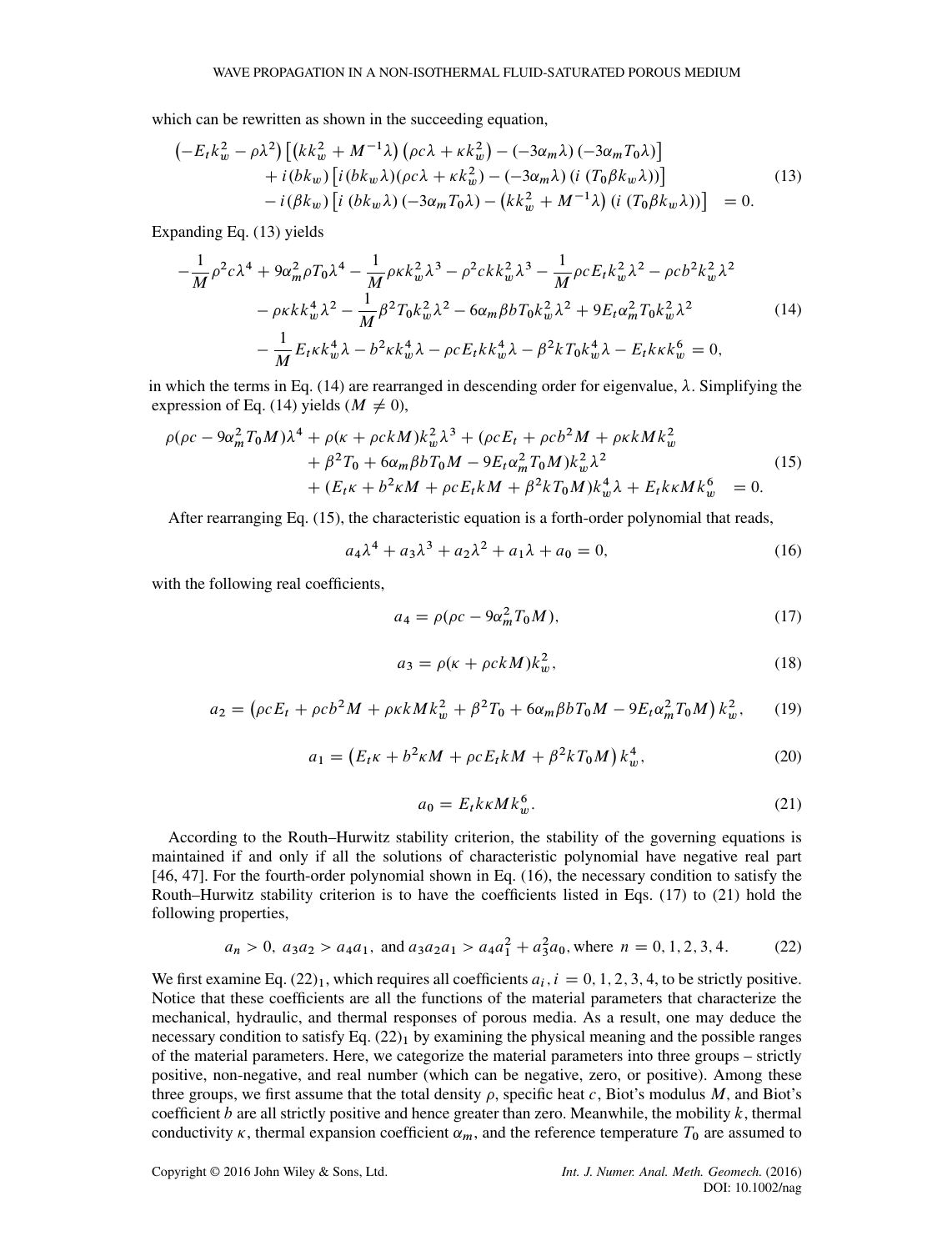| Parameter     | Description                          | Range          |
|---------------|--------------------------------------|----------------|
| ρ             | <b>Total Density</b>                 | $\mathbb{R}^+$ |
| $\mathcal{C}$ | Specific Heat                        | $\mathbb{R}^+$ |
| M             | <b>Biot's Modulus</b>                | $\mathbb{R}^+$ |
| h             | Biot's Coefficient                   | (0,1]          |
| k             | Mobility                             | $[0,\infty)$   |
| К             | <b>Thermal Conductivity</b>          | $[0,\infty)$   |
| $\alpha$      | <b>Thermal Expansion Coefficient</b> | $[0, \infty)$  |
| $T_0$         | Reference Temperature                | $[0, \infty)$  |
| $E_t$         | <b>Tangential Modulus</b>            | $\mathbb R$    |

Table I. Assumptions on range of the material properties of thermo-sensitive porous media.

be non-negative (if the temperature unit is Kelvin). Finally, the tangential stiffness  $E_t$  can be both positive, negative, or zero, as summarized in Table I.

With the aforementioned assumptions in mind, we notice that  $a_0$ ,  $a_1$  and  $a_3$  may all become non-positive when both thermal conductivity and permeability of the material become zero. This result indicates that the wave propagating in non-isothermal porous medium may lose stability at the undrained limit even though there is no softening. At the adiabatic limit, we found that one of the roots of the characteristic polynomial is zero and at least one of the root may have a positive real part if at least one of the four conditions listed at the end of Section 2.2.2 is met. On the other hand,  $a<sub>4</sub>$  is greater than zero if both solid and fluid constituents do not exhibit thermal expansion such that  $\alpha_m = 0$ . However, to maintain stability, the specific heat must be large enough such that  $c > 9\alpha_m^2 T_0 M/\rho$ . In other words, from a theoretical standpoint, it is possible for the THM governing equations to lose stability if the fluid and solid constituents are both nearly incompressible but the porous medium is vulnerable to significant thermal expansion (e.g., marine clay). This indicates that material softening is not the only indicator that detects the loss of stability in the THM problem. Furthermore, a necessary and sufficient condition for  $a_0 > 0$ ,  $a_1 > 0$ , and  $a_2 > 0$  is to have  $E_t > 0$ , that is, no softening occurring. A few algebraic operations reveal that,

$$
a_2 > 0 \text{ implies that } E_t > \frac{-\rho c b^2 M - \rho \kappa k M k_w^2 - \beta^2 T_0 - 6\alpha_m \beta b T_0 M}{\rho c - 9\alpha_m^2 T_0 M}, \tag{23}
$$

$$
a_1 > 0 \text{ implies that } E_t > \frac{-b^2 \kappa M - \beta^2 k T_0 M}{\kappa + \rho c k M}.
$$
 (24)

Because the stability condition also requires  $a_4 > 0$  and hence  $\rho c - 9\alpha_m^2 T_0 M > 0$ , both (23) and (24) would not be violated unless softening occurs (i.e.,  $E_t < 0$ ). Meanwhile, the explicit expression of  $a_3a_2 > a_4a_1$  reads,

$$
k\kappa^{2}M\rho^{2}k_{w}^{6} + b^{2}c^{2}kM^{2}\rho^{3}k_{w}^{4} + ck^{2}\kappa M^{2}\rho^{3}k_{w}^{6} + \beta^{2}\kappa\rho T_{0}k_{w}^{4} + 6\alpha_{m}b\beta\kappa M\rho T_{0}k_{w}^{4} + 9\alpha_{m}^{2}b^{2}\kappa M^{2}\rho T_{0}k_{w}^{4} + 6\alpha_{m}b\beta c kM^{2}\rho^{2}T_{0}k_{w}^{4} + 9\alpha_{m}^{2}\beta^{2}kM^{2}\rho T_{0}^{2}k_{w}^{4} > 0,
$$
\n(25)

which can be expressed as in the succeeding equation,

$$
\rho k_w^4 \left[ \rho^2 c k^2 \kappa M^2 k_w^2 + \kappa T_0 (\beta + 3b\alpha_m M)^2 + k M \left( \rho \kappa^2 k_w^2 + M (b \rho c + 3\beta \alpha_m T_0)^2 \right) \right] > 0. \tag{26}
$$

Condition (26) always holds if the wavenumber is real, either the permeability or the thermal conductivity is non-zero and the rest of the material parameters are strictly positive. Finally,  $a_3a_2a_1$  >  $a_4a_1^2 + a_3^2a_0$  can be expanded as,

Copyright © 2016 John Wiley & Sons, Ltd. *Int. J. Numer. Anal. Meth. Geomech.* (2016)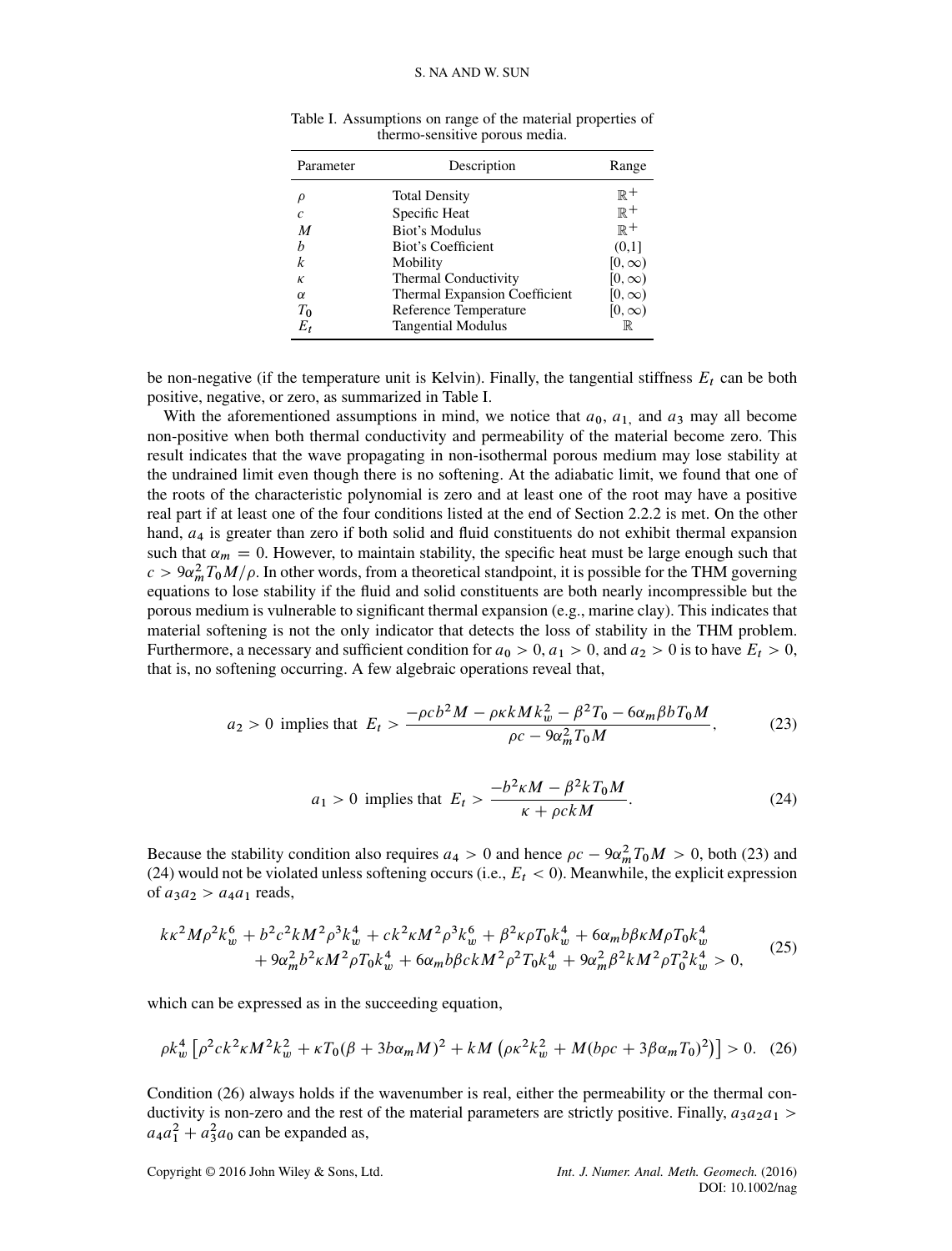$$
b^{2}k\kappa^{3}M^{2}\rho^{2}k_{w}^{10} + b^{2}c^{2}E_{t}k\kappa M^{2}\rho^{3}k_{w}^{8} + b^{4}c^{2}k\kappa M^{3}\rho^{3}k_{w}^{8} + b^{2}ck^{2}\kappa^{2}M^{3}\rho^{3}k_{w}^{10}
$$
  
+ $b^{2}c^{3}E_{t}k^{2}M^{3}\rho^{4}k_{w}^{8} + \beta^{2}E_{t}\kappa^{2}T_{0}\rho k_{w}^{8} + b^{2}\beta^{2}\kappa^{2}M T_{0}\rho k_{w}^{8}$   
+ $6\alpha_{m}b\beta E_{t}\kappa^{2}M T_{0}\rho k_{w}^{8} + 6\alpha_{m}b^{3}\beta\kappa^{2}M^{2}T_{0}\rho k_{w}^{8} + 9\alpha_{m}^{2}b^{2}E_{t}\kappa^{2}M^{2}T_{0}\rho k_{w}^{8}$   
+ $9\alpha_{m}^{2}b^{4}\kappa^{2}M^{3}T_{0}\rho k_{w}^{8} + \beta^{2}cE_{t}k\kappa M T_{0}\rho^{2}k_{w}^{8} + 12\alpha_{m}b\beta cE_{t}kM^{2}T_{0}\rho\rho^{2}k_{w}^{8}$   
+ $\beta^{2}k^{2}\kappa^{2}M^{2}T_{0}\rho^{2}k_{w}^{10} + 6\alpha_{m}b^{3}\beta c k \kappa M^{3}T_{0}\rho^{2}k_{w}^{8} + 9\alpha_{m}^{2}b^{2}cE_{t}k\kappa M^{3}T_{0}\rho^{2}k_{w}^{8}$   
+ $b^{2}\beta^{2}c^{2}k^{2}M^{3}T_{0}\rho^{3}k_{w}^{8} + 6\alpha_{m}b\beta c^{2}E_{t}k^{2}M^{3}T_{0}\rho^{3}k_{w}^{8} + \beta^{2}ck^{3}\kappa M^{3}T_{0}\rho^{3}k_{w}^{10}$   
+ $\beta^{4}k\kappa M T_{0}^{2}\rho k_{w}^{8} + 6\alpha_{m}b\beta^{3}k\kappa M^{2}T_{0}^{2}\rho k_{w}^{8} + 9\alpha_{m}^{2}\beta^{2}E_{t}k\k$ 

which can be further simplified as

$$
E_{t}\rho k_{w}^{8}(\kappa+\rho c k M)\left[6\alpha_{m}b\beta M T_{0}(\kappa+\rho c k M)+b^{2}M^{2}\left(\rho^{2}c^{2}k+9\alpha_{m}^{2}\kappa T_{0}\right) +\beta^{2}T_{0}\left(\kappa+9\alpha_{m}^{2}kM^{2}T_{0}\right)\right] +\rho k_{w}^{8}M\left(b^{2}\kappa+\beta^{2}kT_{0}\right)\left[\rho^{2}c k^{2}\kappa M^{2}k_{w}^{2}+\kappa T_{0}(\beta+3\alpha_{m}b M)^{2} +kM\left(\kappa^{2}\rho k_{w}^{2}+M(\rho c b+3\alpha_{m} \beta T_{0})^{2}\right)\right] > 0.
$$
\n(28)

In other words,  $a_3a_2a_1 > a_4a_1^2 + a_3^2a_0$  implies that

$$
E_{t} > \frac{-M(b^{2}\kappa + \beta^{2}kT_{0})\left[\rho^{2}ck^{2}\kappa M^{2}k_{w}^{2} + \kappa T_{0}(\beta + 3\alpha_{m}bM)^{2} + kM\left(\kappa^{2}\rho k_{w}^{2} + M(\rho cb + 3\alpha_{m}\beta T_{0})^{2}\right)\right]}{(\kappa + \rho ckM)\left[6\alpha_{m}b\beta M T_{0}(\kappa + \rho ckM) + b^{2}M^{2}\left(\rho^{2}c^{2}k + 9\alpha_{m}^{2}\kappa T_{0}\right) + \beta^{2}T_{0}\left(\kappa + 9\alpha_{m}^{2}kM^{2}T_{0}\right)\right]}.
$$
\n(29)

which would not be violated unless softening occurs (i.e.,  $E_t$  < 0) as the aforementioned Eqs. (23) and (24).

As a result, the THM governing equations may fail the Routh–Hurwitz criterion if at least one of the following situations happens:

- 1. Softening occurs such that  $E_t < 0$ .
- 2. Both permeability and thermal conductivity of the porous media become zero.
- 3. Specific heat  $c \leq 9\alpha_m^2 T_0 M/\rho$ .

*2.2.2. Adiabatic case.* The stability analysis conducted in the previous section can be significantly simplified by assuming that the entire one-dimensional bar is in the adiabatic or isothermal condition. While the latter case has been extensively studied in the past (cf. Abellan and de Borst [29], Zhang and Schrefler [27, 38], Zhang *et al*. [33]), the stability analysis of adiabatic porous media has not yet been established. For many engineering applications in which high-rate and shock responses are of interest, it is reasonable to assume that the thermal conductivity is negligible. In those cases, we may derive the characteristic equation for the adiabatic condition by assuming the thermal conductivity to be zero,  $\kappa \approx 0$ . As a result, the characteristic equation of the adiabatic THM system reads,

$$
\begin{vmatrix}\n-E_t k_w^2 - \rho \lambda^2 & -i(b k_w) & -i(\beta k_w) \\
i(b k_w \lambda) & k k_w^2 + M^{-1} \lambda & -3 \alpha_m \lambda \\
i(T_0 \beta k_w \lambda) & -3 \alpha_m T_0 \lambda & \rho c \lambda\n\end{vmatrix} = 0,
$$
\n(30)

which can be rewritten as shown in the next equation,

$$
\begin{aligned}\n&\left(-E_t k_w^2 - \rho \lambda^2\right) \left[ \left(k k_w^2 + M^{-1} \lambda\right) \rho c \lambda - \left(-3 \alpha_m \lambda\right) \left(-3 \alpha_m T_0 \lambda\right) \right] \\
&+ i \left(b k_w\right) \left[i \left(b k_w \lambda\right) \rho c \lambda - \left(-3 \alpha_m \lambda\right) \left(i \left(T_0 \beta k_w \lambda\right)\right)\right] \\
&- i \left(\beta k_w\right) \left[i \left(b k_w \lambda\right) \left(-3 \alpha_m T_0 \lambda\right) - \left(k k_w^2 + M^{-1} \lambda\right) \left(i \left(T_0 \beta k_w \lambda\right)\right)\right] = 0.\n\end{aligned}
$$
\n(31)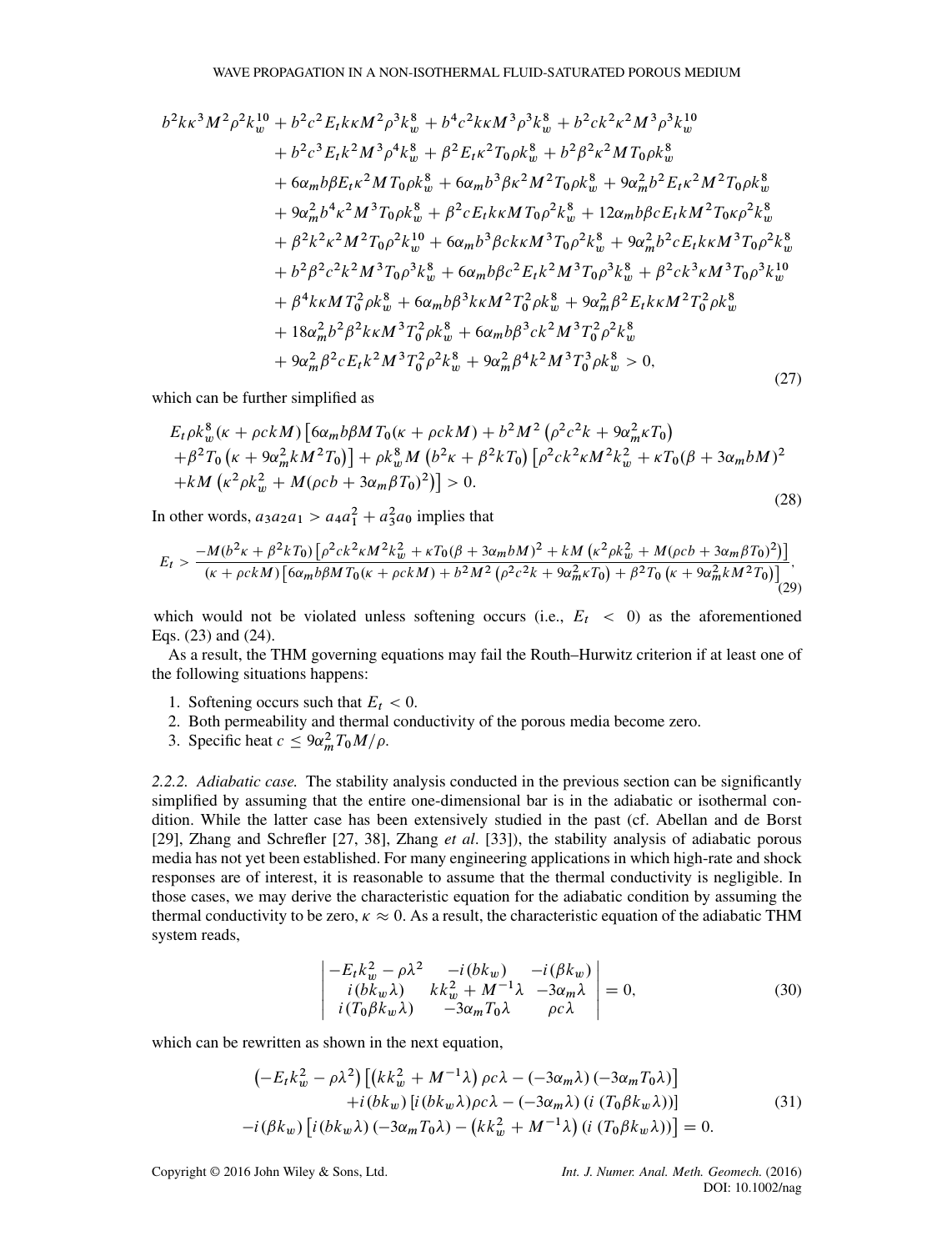Expanding Eq. (31) yields

$$
-\frac{1}{M}\rho^{2}c\lambda^{4} + 9\rho\alpha_{m}^{2}T_{0}\lambda^{4} - \rho^{2}ckk_{w}^{2}\lambda^{3} - \frac{1}{M}\rho cE_{t}k_{w}^{2}\lambda^{2} - \rho cb^{2}k_{w}^{2}\lambda^{2} -\frac{1}{M}\beta^{2}T_{0}k_{w}^{2}\lambda^{2} - 6\alpha_{m}\beta bT_{0}k_{w}^{2}\lambda^{2} + 9E_{t}\alpha_{m}^{2}T_{0}k_{w}^{2}\lambda^{2} -\rho cE_{t}kk_{w}^{4}\lambda - \beta^{2}kT_{0}k_{w}^{4}\lambda = 0,
$$
\n(32)

which can be rewritten as

$$
-\frac{1}{M}\lambda \left[ \rho \left( \rho c - 9\alpha_m^2 T_0 M \right) \lambda^3 + \rho^2 c k M k_w^2 \lambda^2 + \left( \rho c E_t + \rho c b^2 M + \beta^2 T_0 + 6 \alpha_m \beta b T_0 M \right) \right. \\ \left. -9 E_t \alpha_m^2 T_0 M \right) k_w^2 \lambda + \left( \rho c E_t + \beta^2 T_0 \right) k M k_w^4 \right] = 0. \tag{33}
$$

This equation can be expressed into a more compacted form that reads ( $M \neq 0$ ),

$$
b_3\lambda^4 + b_2\lambda^3 + b_1\lambda^2 + b_0\lambda = 0 \text{ or } (b_3\lambda^3 + b_2\lambda^2 + b_1\lambda + b_0)\lambda = 0,
$$
 (34)

where the expressions of the coefficients are

$$
b_3 = \rho \left( \rho c - 9\alpha_m^2 T_0 M \right),\tag{35}
$$

$$
b_2 = \rho^2 c k M k_w^2,\tag{36}
$$

$$
b_1 = (\rho c E_t + \rho c b^2 M + \beta^2 T_0 + 6 \alpha_m \beta b T_0 M - 9 \alpha_m^2 E_t T_0 M) k_w^2, \tag{37}
$$

$$
b_0 = (\rho c E_t + \beta^2 T_0) k M k_w^4.
$$
 (38)

At the adiabatic limit, the vanishing of the Laplacian term in the balance of energy equation leads to a fourth-order characteristic polynomial Eq. (34) of which one of the roots is obviously zero  $(\lambda = 0)$ . This root represents a neutrally stable condition in which perturbation neither grows (which requires a positive real part) or decay (which requires a negative real part) [1]. To determine whether perturbation may grow, we examine the rest of the roots corresponding to Eq. (34) and analyze the ranges of material parameters that lead to at least one root having a positive real part (and hence causes a perturbation to grow). Note that the coefficients  $b_i$ ,  $i = 0, 1, 2, 3$  in Eq. (34) are either functions of an exponentiation of the wavenumber of a particular order, that is,  $k_w^2$ ,  $k_w^4$ , or independent of  $k_w$ . Furthermore, these coefficients do not depend on the exponentiation of the wavenumber with multiple orders as  $a_2$  in Eq. (19). This feature allows one to derive the cutoff wavenumber, which provides the range of wavenumbers where wave propagation is possible in the adiabatic porous media.

Now, apply the Routh–Hurwitz stability criterion to the polynomial corresponding to the non-zero roots, that is,  $b_3\lambda^3 + b_2\lambda^2 + b_1\lambda + b_0 = 0$ . The necessary condition to satisfy the Routh–Hurwitz stability criterion reads

$$
b_n > 0 \text{ and } b_2 b_1 > b_3 b_0 \text{ , where } n = 0, 1, 2, 3,
$$
 (39)

where  $b_2b_1 - b_3b_0 > 0$  can be written as

$$
\rho k M^2 \left( \rho c b + 3 \alpha_m \beta T_0 \right)^2 k_w^4 > 0. \tag{40}
$$

This condition holds when the mobility  $k$  is positive. In analogy to the general non-isothermal case, we can identify the necessary condition that leads to instability. The loss of stability may appear if one of the following criteria is met:

- 1. Mobility  $k = 0$ , in which case  $b_0$  and  $b_2$  are both equal to 0.
- 2. Tangential modulus  $E_t \le -(\beta^2 T_0/\rho c)$  leads to  $b_0 \le 0$ .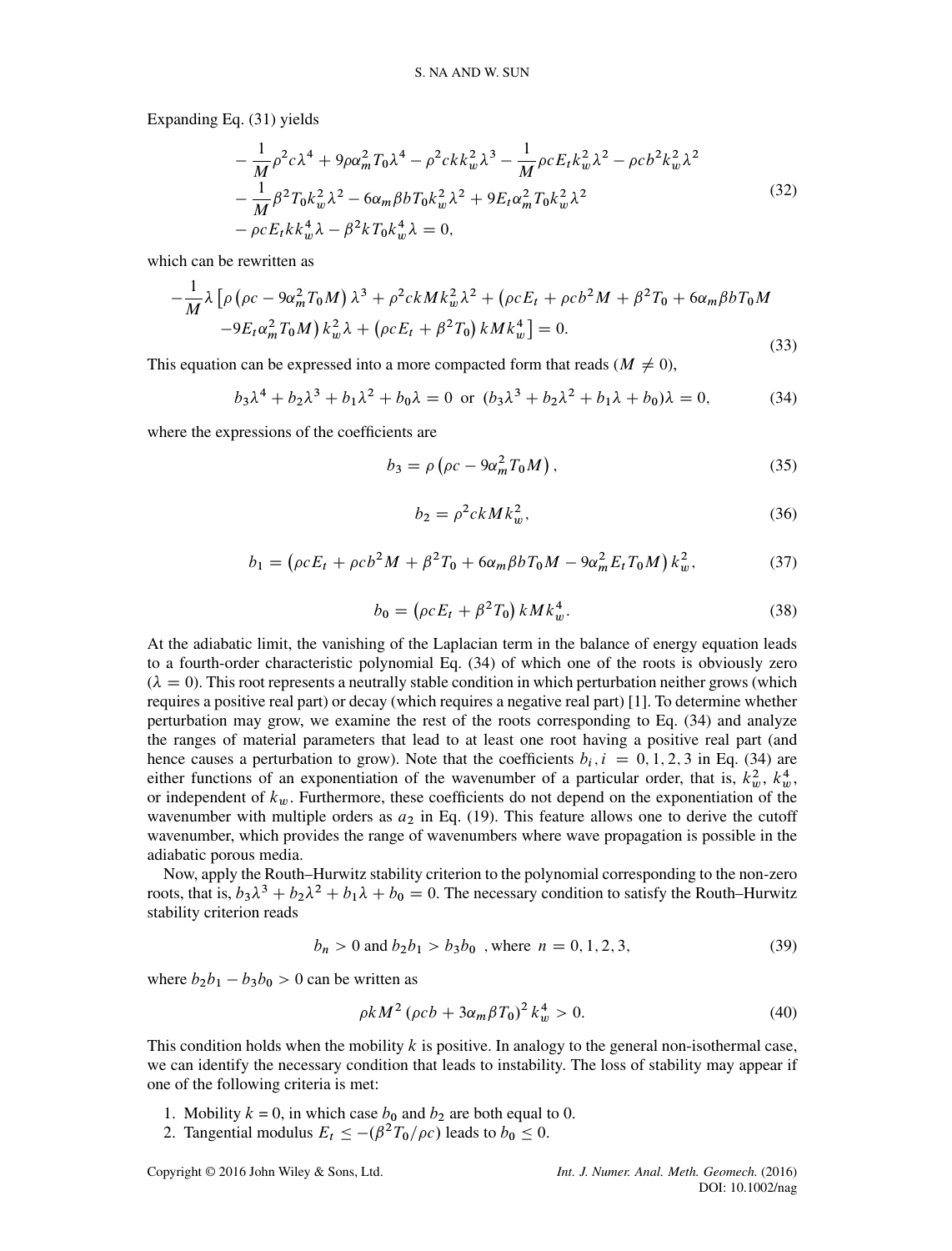3. Tangential modulus  $E_t \leq -(\rho c b^2 M + \beta^2 T_0 + 6\alpha_m \beta b T_0 M)/(\rho c - 9\alpha_m^2 T_0 M)$  leads to  $b_1 \leq 0$ . 4. Specific heat  $c \le 9\alpha_m^2 T_0 M/\rho$  so that  $b_3 \le 0$ .

## *Remark 1*

Notice that in many THM formulations, such as Selvadurai and Suvorov [43] and Selvadurai and Suvorov [48], the work carried out or energy dissipation of the fluid and solid constituents are assumed to be negligible in the balance of energy equation. In this case, the energy balance equation, Eq. (3), may be simplified as

$$
\dot{T} - \frac{\kappa}{\rho c} \frac{\partial^2 T}{\partial x^2} = 0.
$$
\n(41)

Hence, the mechanical and hydraulic responses are only one-way coupled with the heat transfer process. While the temperature changes may still cause deformation and/or flow, Eq. (41) indicates that neither deformation of the solid skeleton or the pore-fluid flow may impose any influence on the temperature due to the simplified assumptions. In this special case, the characteristic equation reads,

$$
\begin{vmatrix} -E_t k_w^2 - \rho \lambda^2 & -i(bk_w) & -i(\beta k_w) \\ i(bk_w \lambda) & k k_w^2 + M^{-1} \lambda & -3\alpha_m \lambda \\ 0 & 0 & \rho c \lambda + k k_w^2 \end{vmatrix} = 0.
$$
 (42)

In the one-way coupling THM formulations, the characteristic equation will have two roots identical with those in the fully saturated isothermal condition [29, 33, 38], while the additional root is  $\lambda =$  $-\kappa k_w^2/(\rho c)$ , which is either equal to zero (when  $\kappa = 0$ ) or negative (when  $\kappa$  is positive). In other words, if the thermal conductivity is non-zero, then the governing equations of the one-way coupling THM system and the isothermal THM system share the same necessary and sufficient conditions for stability.

#### *2.3. Dispersion analysis*

Even if stability is lost, numerical simulations may still continue and give meaningful results as pointed out by Abellan and de Borst [33]. However, when the THM problem becomes ill-posed, the physical length scale inferred from the physical properties vanishes, and a numerical length scale, which is often the mesh size, may influence the numerical solutions and cause mesh dependency. The dispersion analysis provides a tool to predict the vanishing of finite non-zero physical wavelength by checking whether the associated cutoff wavenumber or damping factor can be identified. Recall that a wave is considered dispersive if the phase velocity (or wave velocity,  $v_p$ ) depends on the wavenumber [27, 29, 32, 33, 38, 49–52]. In this case, the waves of different wavelengths travel at different phase velocities, and hence, the shape of a dispersive wave may change as it propagates [53]. To capture localization of deformation properly, governing equation must be able to change the shape of an arbitrary loading wave into a stationary wave in a localization zone [18, 33]. It is well known that wave propagation in the standard single-phase continuum upon the occurrence of strain softening is not dispersive, and hence, the mesh dependency is observed [1, 33].

In this section, our objectives are to (i) investigate whether a dispersive wave can propagate at the long and short wavelength limits in the non-isothermal case, and (ii) examine the cutoff wavenumber and internal length scale when strain softening at the adiabatic limit.

*2.3.1. Non-isothermal case.* We assume that the solution of the governing equations of a damped, harmonic wave propagating in a thermo-sensitive fully saturated two-phase porous media takes the following form:

$$
\begin{bmatrix} du \\ dp \\ dT \end{bmatrix} = \begin{bmatrix} A_u \\ A_p \\ A_T \end{bmatrix} e^{i(k_w x - \omega t)} = A e^{\lambda_r t + i(k_w x - \omega t)}, \tag{43}
$$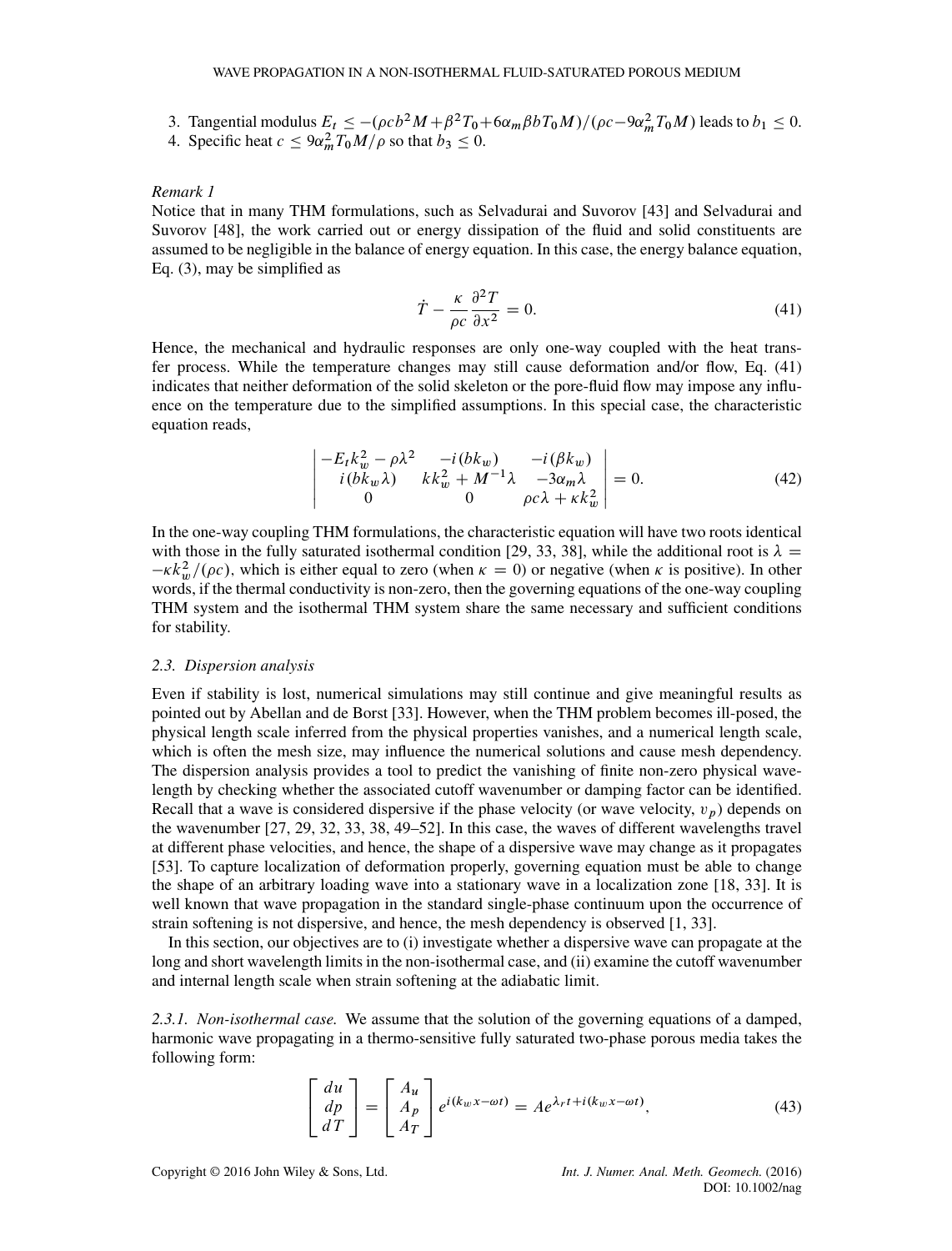#### S. NA AND W. SUN

where  $A_u$ ,  $A_p$ , and  $A_T$  are the amplitudes of the displacement, pore pressure, and temperature accordingly. In the dispersion analysis, we split the possible complex eigenvalue into real part  $(\lambda_r)$ and imaginary party ( $\omega$  or  $\lambda_i$ ) as  $\lambda = \lambda_r - i \omega$ . According to Zhang *et al.* [29] and the dispersion analysis of adiabatic case later, the cutoff wavenumber can be derived using the discriminant of cubic polynomial of eigenvalue when the same order of wavenumber term exists in each coefficient of the characteristic equation (e.g., Eq. (34)). However, in the characteristic equation of non-isothermal condition (Eq. (16)), the coefficient  $a_2$  has two different orders of wavenumber ( $k_w^2$  and  $k_w^4$ ), and the derivation of discriminant of quartic polynomial cannot give the explicit expression of wavenumber having the complex conjugate roots. Nevertheless, we may still determine the relation between the phase velocity and the real and imaginary parts of the eigenvalue by substituting  $\lambda = \lambda_r - i\omega$  into Eq. (16). This process, based on Abellan and de Borst [33], decomposes the characteristic equation into real and imaginary parts as follows,

$$
a_4\lambda_r^4 + a_3\lambda_r^3 + a_2\lambda_r^2 + a_1\lambda_r + a_0 - a_2\omega^2 - 3a_3\lambda_r\omega^2 - 6a_4\lambda_r^2\omega^2 + a_4\omega^4 + i(-a_1\omega - 2a_2\lambda_r\omega - 3a_3\lambda_r^2\omega - 4a_4\lambda_r^3\omega + a_3\omega^3 + 4a_4\lambda_r\omega^3) = 0.
$$
 (44)

The imaginary part of Eq. (44) vanishes if the following condition holds,

$$
\omega = 0 \text{ or } \omega^2 = \frac{4a_4\lambda_r^3 + 3a_3\lambda_r^2 + 2a_2\lambda_r + a_1}{+4a_4\lambda_r + a_3}.
$$
 (45)

For the dispersion analysis of dynamic governing equations, we can assume  $\omega \neq 0$  and take the condition of Eq. (45)<sub>2</sub>. By considering the coefficients  $a_i$ ,  $i = 0, 1, 2, 3, 4$  of Eqs. (17) to (21), we know that  $\omega$  is expressed in terms of wavenumber ( $k_w$ ), and the relation of phase velocity  $(v_p = \omega / k_w)$  and wavenumber can be derived (Appendix A). Because the phase velocity is dependent on the wavenumber, we can find out that the wave propagation is dispersive. Furthermore, by substituting Eq. (45)<sub>2</sub> into Eq. (44), the equation of real part of eigenvalue  $\lambda_r$  can be expressed as shown in the succeeding equation,

$$
\begin{aligned}\n\left[64a_4^3\lambda_r^6 + 96a_3a_4^2\lambda_r^5 + \left(48a_3^2a_4 + 32a_2a_4^2\right)\lambda_r^4 + \left(8a_3^3 + 32a_2a_3a_4\right)\lambda_r^3 \right. \\
&\quad + \left(8a_2a_3^2 + 4a_2^2a_4 + 4a_1a_3a_4 - 16a_0a_4^2\right)\lambda_r^2 + \left(2a_2^2a_3 + 2a_1a_3^2 - 8a_0a_3a_4\right)\lambda_r \qquad (46) \\
&\quad + a_1a_2a_3 - a_0a_3^2 - a_1^2a_4\right] / \left(16a_4^2\lambda_r^2 + 8a_4a_3\lambda_r + a_3^2\right) = 0.\n\end{aligned}
$$

Unfortunately, as proven by the Abel–Ruffini theorem (also referred as the Abel's impossibility theorem [54]), there exists no **general** algebraic solution in radicals to polynomials of degree five or higher with arbitrary coefficients. In other words, there is no general formula that allows the real part of eigenvalue  $\lambda_r$  to be expressed algebraically, even though it is still possible to solve Eq. (46) numerically. However, we can estimate  $\lambda_r$  by taking long and short wavelength limits considering the coefficients  $a_i$ ,  $i = 0, 1, 2, 3, 4$  and Eqs. (45) to (46).

Firstly, we found that taking the long wavelength limit, that is,  $k_w \rightarrow 0$ , yields the eigenvalue  $\lambda_r \rightarrow 0$  in Eq. (46). As demonstrated in Abellan and de Borst [33], this result leads to the relation of phase velocity and wavenumber according to Eq.  $(45)_2$ . Therefore, we can explicitly derive the phase velocity for the long wavelength limit as shown below.

$$
v_p = \sqrt{\frac{E_t \kappa + b^2 \kappa M + \rho c E_t k M + \beta^2 k T_0 M}{\rho(\kappa + \rho c k M)}} = \sqrt{\frac{E_t}{\rho} + \frac{b^2 \kappa M}{\rho(\kappa + \rho c k M)} + \frac{\beta^2 T_0 k M}{\rho(\kappa + \rho c k M)}}.
$$
\n(47)

Observe that the phase velocity of Eq. (47) is reduced to the classical bar velocity,  $v_p = \sqrt{E_t/\rho}$ , when  $\kappa$  and k are negligible. Figure 1 shows how the phase velocity changes depending on the thermal conductivity and permeability (or mobility  $k$ ), where the material properties are selected from the previous studies (Sun [22], Zhang *et al*. [29]). When the thermal conductivity is given, for example  $\kappa = 2.5 \times 10^{-3}$  kW/m/°C, the phase velocity does not change until the permeability decreases below  $k_{perm} \approx 1.0 \times 10^{-6}$  m/s. Besides, when the permeability is further decreased and beyond the range,  $1.0 \times 10^{-8} < k_{perm} < 1.0 \times 10^{-6}$  (m/s), additional response from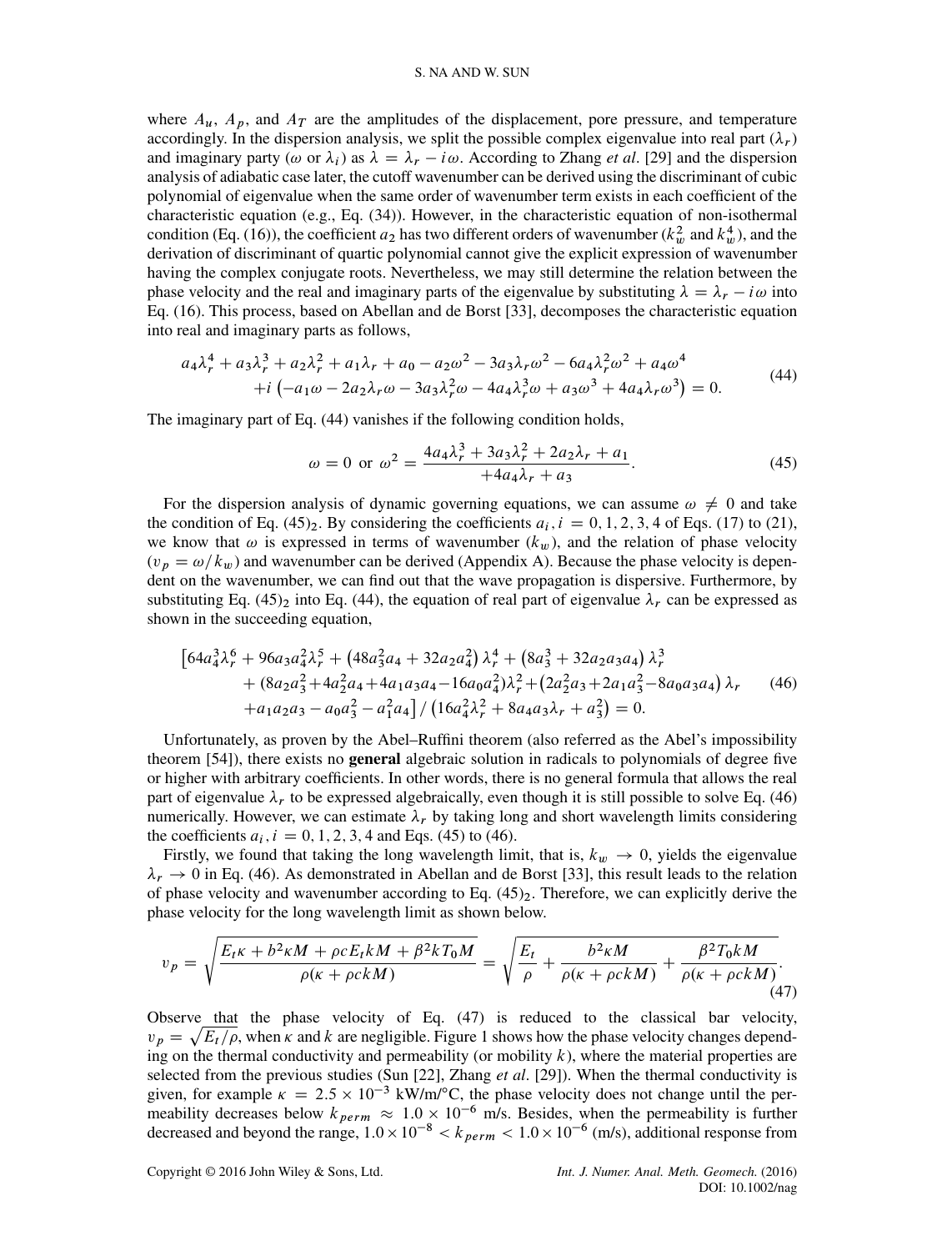

Figure 1. Phase velocity versus permeability with different thermal conductivities (With  $E_t = 30$  MPa,  $\rho c = 4.5 \text{ kJ/m}^3/\text{°C}$ , M = 200 MPa and  $T_0 = 20 \text{ °C}$ ).

the phase velocity is not observed. In other words, the phase velocity of the THM system can be influenced by how the permeability and thermal conductivity are combined, but the effect is limited.

For the short wavelength limit, that is,  $k_w \to \infty$ , we can estimate that  $\lambda_r \sim k_w^{10}$  from Eq. (46) and the wave velocity become proportional to the wavenumber,  $v_p \sim k_w$ , from Eq. (45). By adopting the relation of the internal length scale and damping coefficient from a single-phase rate-dependent medium [53], the internal length scale  $(l)$  is defined as follows:

$$
l = \lim_{k_w \to \infty} \left( -\frac{v_p}{\lambda_r} \right) \sim \lim_{k_w \to \infty} k_w^{-9} = 0.
$$
 (48)

This means that the internal length scale vanishes at the short wavelength limit. The loss of physical internal length scale also suggests that any grid-based numerical model that solves the THM governing equations may exhibit mesh dependency, as any regularization effect induced by multi-physical coupling may vanish if the physical length scale vanished.

In other words, the rate-dependence introduced through multiphysical coupling may not regularize the THM governing equations when softening occurs. This conclusion echoes the previous dispersion analysis of isothermal two-phase porous media by Abellan and de Borst [33], which also indicates that the internal length scale vanishes at the short wavelength limit. The wave propagation behavior of non-isothermal condition when strain softening occurs is further evaluated by numerical experiments in Section 3.2.

For the adiabatic case, we derived the internal length scale of the adiabatic THM system within a limited range of wavenumbers by expanding the derivation for isothermal porous system in Zhang *et al*. [29]. In addition, we conducted parametric studies to analyze how the specific heat and permeability may affect the cutoff wavenumber and the corresponding internal length scale.

*2.3.2. Adiabatic Case.* By assuming that the thermal conductivity is approximately zero, we obtained the characteristic equation of a damped harmonic wave propagating in a porous medium at the adiabatic limit. Based on the derivations in Section 2.2.2, we conducted a dispersion analysis and derive the expression of the internal length scale when the porous medium remains at the adiabatic limit. Our starting point is the third-order characteristic polynomial, which takes the following form,

$$
D(\lambda) = \lambda^3 + a\lambda^2 + b\lambda + c = 0,
$$
\n(49)

where

$$
a = a0y, \quad a0 = \frac{\rho c k M}{\rho c - 9\alpha_m^2 T_0 M},\tag{50}
$$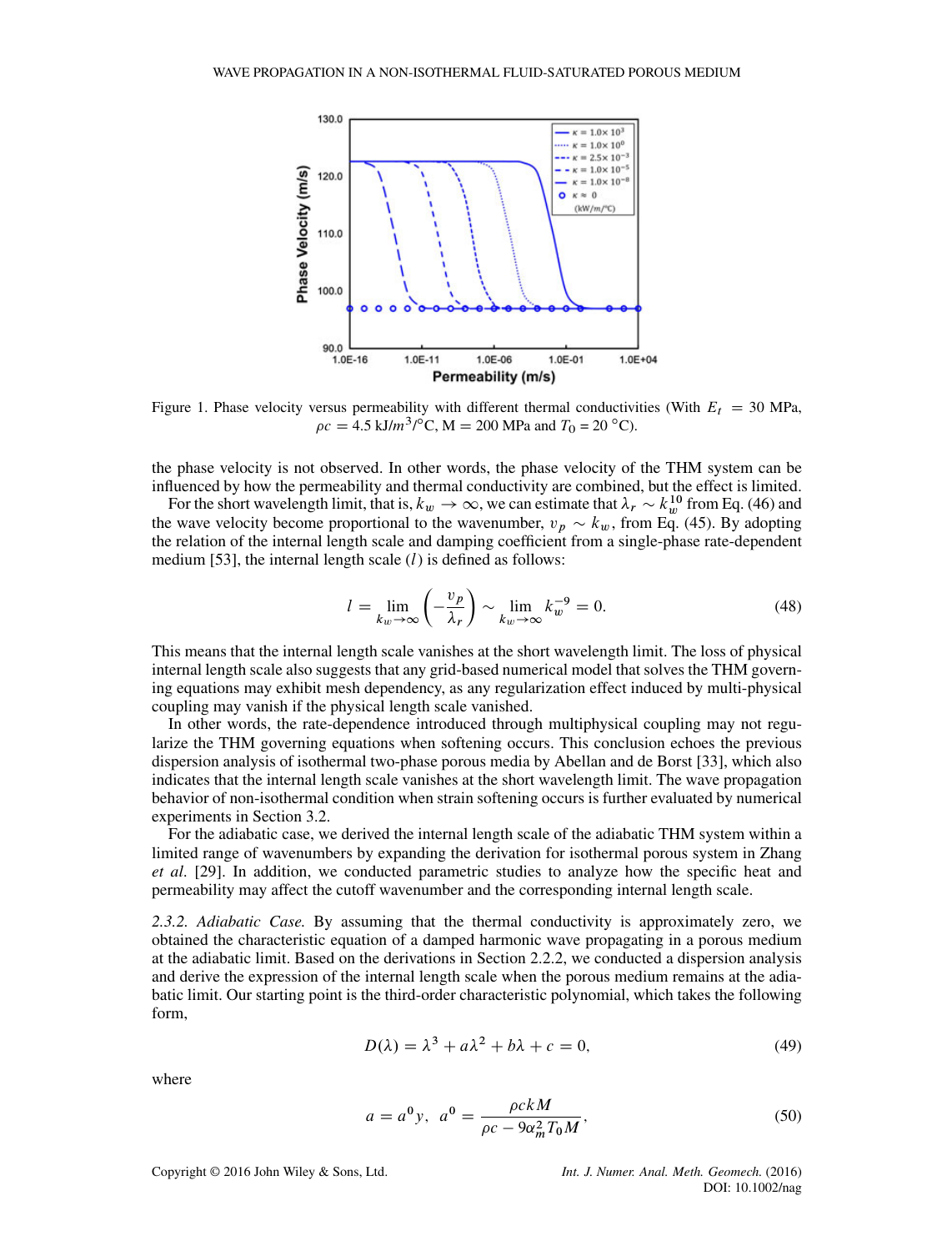$$
b = b^{0}y, \ b^{0} = \frac{\rho c E_{t} + \rho c b^{2} M + \beta^{2} T_{0} + 6 \alpha_{m} \beta b T_{0} M - 9 \alpha_{m}^{2} E_{t} T_{0} M}{\rho \left( \rho c - 9 \alpha_{m}^{2} T_{0} M \right)}, \tag{51}
$$

$$
c = c0 y2, \ c0 = \frac{(\rho c E_t + \beta2 T_0) kM}{\rho (\rho c - 9\alpha_m2 T_0 M)}, \tag{52}
$$

$$
y = k_w^2. \tag{53}
$$

When strain softening occurs, the tangential modulus  $E_t$  becomes negative. In this case, waves propagating in the porous medium can be either dispersive or non-dispersive, depending on the wavenumber  $k_w$ .

Our objective here is to determine whether it is possible to propagate waves with finite speed when stability of the THM system has already been lost. Recall that the stability analysis in Section 2.2.2 indicates loss of stability when either one of the following conditions holds, that is, (1)  $E_t < -(\beta^2 T_0/\rho c)$ , (2)  $c > 9\alpha_m^2 T_0 M/\rho$ , (3)  $k = \kappa = 0$ . Here, we assume that the permeability is non-zero and focus our attention only on the cases in which condition (1) and (2) hold. Furthermore, we assume that the softening tangential modulus  $E_t > -b^2M$  always holds [14, 29]. In other words, our objective is to determine whether the roots of the characteristic polynomial contain positive real part for the special case where the following condition holds,

$$
-b2M < Et < -\beta2T0/\rho c, \ c > 9\alpham2T0M/\rho, \ k > 0.
$$
 (54)

Given the condition expressed earlier, we conclude that at least one of the roots has a positive real part. This is due to the fact that  $E_t < -\beta^2 T_0/\rho c$  implies that  $\rho cE_t + \beta^2 T_0 < 0$ , which in return leads to  $D(0) < 0$ . Meanwhile,  $\lim_{x\to\infty} D(x) > 0$ , as the characteristic polynomial of Eq. (49) is monic. According to the intermediate value theorem (or more specifically Bolzano's theorem, cf. [55]), the two aforementioned conditions combining the fact that the polynomial with real coefficients is continuous imply that Eq. (49) has at least one root with positive real part. Thus, there are two possible sets of solutions of  $D(\lambda)$ : (i) one positive real root and a pair of complex conjugate roots and (ii) three real roots in which at least one is positive. As discussed in Zhang *et al*. [29], the first case enables waves to propagate by remaining the governing equations to be hyperbolic under strain softening condition. In the second case, however, the wave speed becomes imaginary, which leads the dynamic governing equations to be elliptic: the finite element analysis will show mesh dependency [29]. Therefore, we evaluate the cubic polynomial of Eq. (49) to have one real root and a pair of complex conjugate roots by considering that the discriminant (denoted as,  $\Delta$ ) should be less than zero. According to Eqs. (49) to (53), the discriminant of cubic function can be expressed as

$$
\Delta = -4b^{0^3}y^3 + a^{0^2}b^{0^2}y^4 + 18a^0b^0c^0y^4 - 27c^{0^2}y^4 - 4a^{0^3}c^0y^5. \tag{55}
$$

This expression can be rewritten in terms of coefficients,  $w, r$ , and  $s$ , that is,

$$
\Delta = -y^3 (wy^2 + ry + s),\tag{56}
$$

where

$$
w = 4a^{0^3}c^0,
$$
\n(57)

$$
r = 27c^{0^2} - a^{0^2}b^{0^2} - 18a^0b^0c^0,
$$
\n(58)

$$
s = 4b^{0^3}.\tag{59}
$$

To keep the discriminant ( $\triangle$ ) negative, we note that the quadratic polynomial of  $wy^2 + ry + s$ in Eq. (56) should be always positive. Under the given condition in Eq. (54), we know that the coefficient w becomes negative because  $c^0$  is negative and  $a^0$  is positive. Besides, we can find out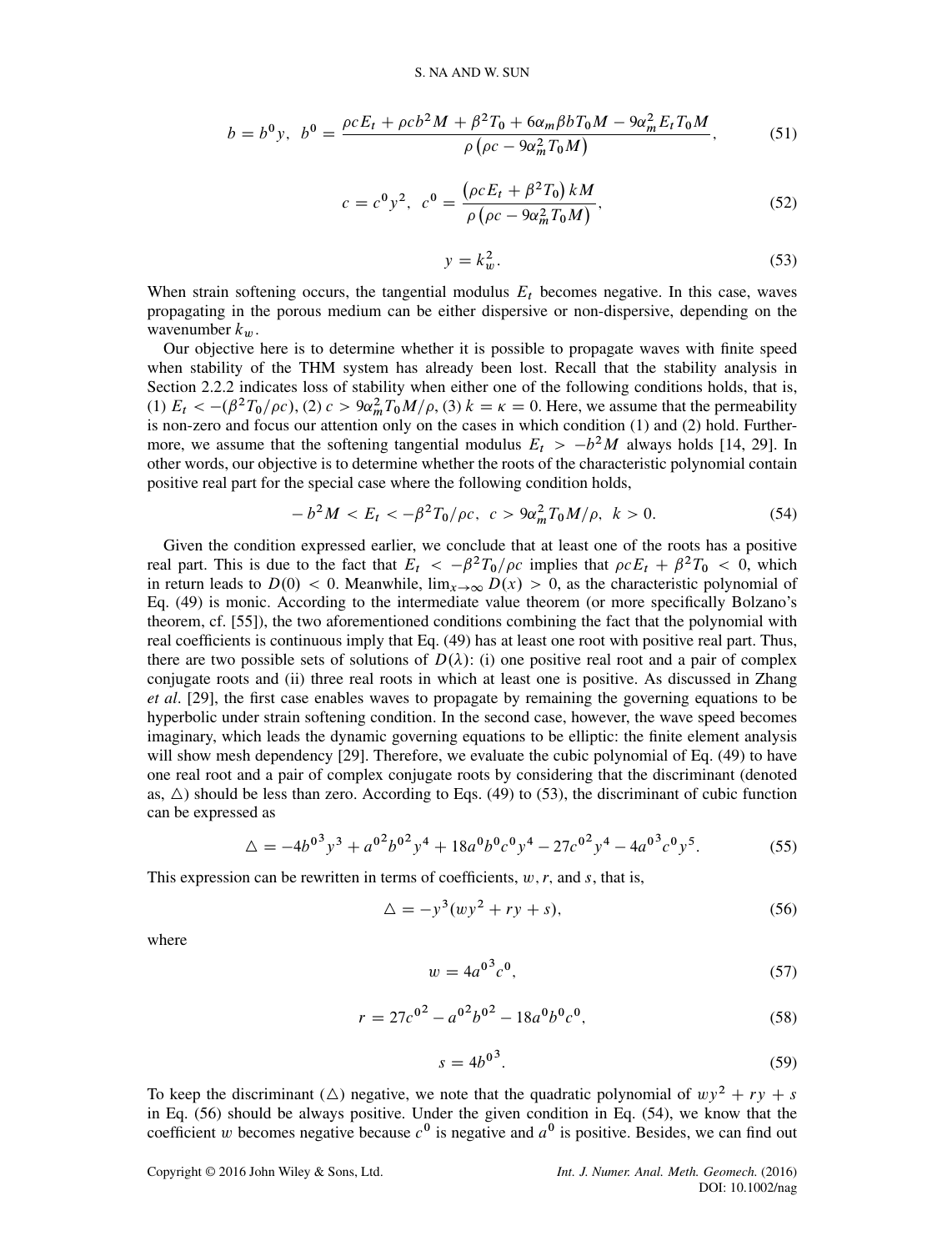

Figure 2. Relationship of the cutoff wavenumber with permeability and specific heat under adiabatic condition.

that s becomes positive because  $b^0$  is come to be positive as proved in Appendix B. Therefore, we can derive the only positive root of  $wy^2 + ry + s = 0$  in the form of  $(-r - \sqrt{r^2 - 4ws})/2w$  based on the fact that  $w < 0$  and  $s > 0$ . In other words, this makes Eq. (56) be always negative ( $\Delta < 0$ ) when the square of the wavenumber  $y (= k_w^2)$  is within the range described as follows:

$$
0 < y < \frac{-r - \sqrt{r^2 - 4ws}}{2w} \left( = k_{w, cut}^2 \right). \tag{60}
$$

The cutoff wavenumber  $(k_{w, cut})$  as a function of the permeability or mobility  $(k)$ , specific heat ( $\rho c$ ), tangential modulus  $(E_t)$ , reference temperature  $(T_0)$ , and other material properties of porous media has also been sought in this study. Because of the length of the derivation, the step-by-step derivation that leads to the expression of the cutoff wavenumber is provided in Appendix B. Meanwhile, the influences of the permeability and specific heat on the cutoff wavenumber are depicted in Figure 2. The reciprocal of permeability shows a linear relation to the cutoff wavenumber in log-log plane; however, the specific heat shows limited effect until it reaches to 1.0. In this regard, we can find out that the permeability is closely related to the cutoff wavenumber, while the specific heat has little influence on it.

Within the range of cutoff wavenumber, three roots (one real and two complex conjugate roots) of the third-order characteristic equation can be determined by Cardano's formula. By letting  $\lambda =$  $z - \frac{a}{3}$ , the third-order polynomial Eq. (49) can be rewritten as

$$
z^3 + pz + q = 0,\t\t(61)
$$

where

$$
p = \frac{1}{3}(3b - a^2), \quad q = \frac{1}{27}(2a^3 - 9ab + 27c).
$$
 (62)

This equation has three roots that take the following forms,

$$
z_1 = A + B, \quad z_{2,3} = -\frac{A + B}{2} \pm \frac{i\sqrt{3}}{2} (A - B), \tag{63}
$$

where

$$
A = \sqrt[3]{-\frac{q}{2} + \sqrt{\frac{q^2}{4} + \frac{p^3}{27}}}, \quad B = \sqrt[3]{-\frac{q}{2} - \sqrt{\frac{q^2}{4} + \frac{p^3}{27}}}.
$$
 (64)

Therefore, we can rewrite the solution  $\lambda$  as follows,

$$
\lambda_1 = (A + B) - \frac{a}{3}, \quad \lambda_{2,3} = -\frac{A + B}{2} + \frac{i\sqrt{3}}{2}(A - B) - \frac{a}{3},\tag{65}
$$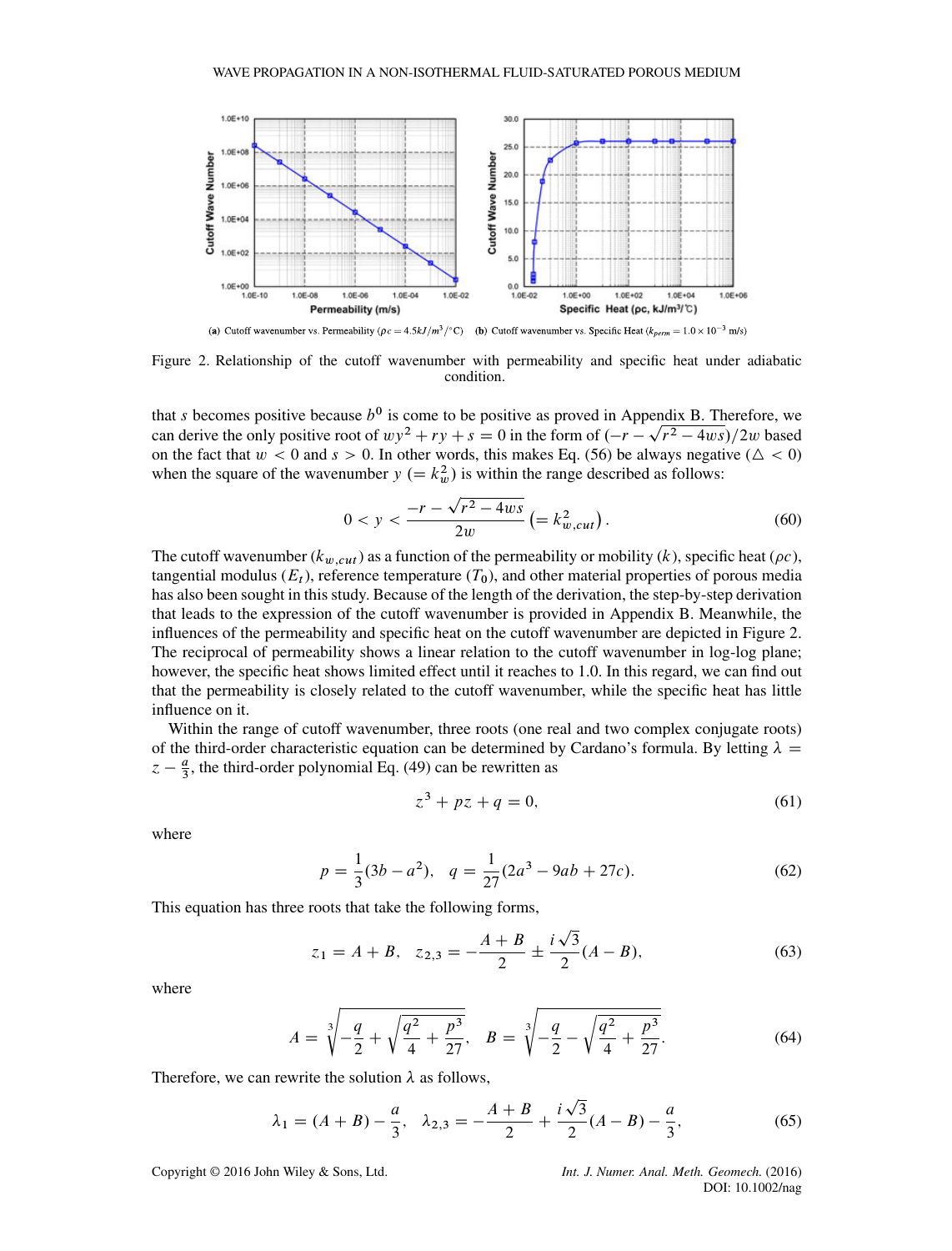and distinguish the real part and imaginary part in the roots:

$$
\lambda_r = -\frac{1}{2}(A+B) - \frac{a}{3}, \ \lambda_i = \frac{\sqrt{3}}{2}(A-B). \tag{66}
$$

By substituting the complex root into the damped harmonic equation like we did before in Eq. (43), we have (note that  $\lambda_i = \omega$ ):

$$
v(x,t) = Ae^{ik_wx}e^{\lambda_r t - i\omega t} = Ae^{ik_wx}e^{\lambda_r t - i\lambda_i t}, \ \ v = [u, p, T]^T.
$$
 (67)

Recall the relation between the phase velocity  $v_p$  and the wavenumber  $k_w$ ,

$$
v_p = \frac{|\lambda_i|}{k_w}.\tag{68}
$$

By means of  $t = x/v_p$ , the damping term  $e^{(\lambda_r)t}$  changes into  $e^{k_w((\lambda_r)/|\lambda_i|)x} = e^{-\alpha x}$ , where  $\alpha$ is the damping coefficient [29]. Notice that the THM coupling introduces rate dependence to the mechanical response, even if the solid phase continuum does not exhibit any viscous behavior. As a result of this rate dependence, the internal length scale  $l$  is introduced, that is,

$$
l = \alpha^{-1}, \quad \alpha = -\frac{\lambda_r}{|\lambda_i|} k_w,
$$
\n(69)

in which  $\lambda_r$  and  $\lambda_i$  are obtained from Eq. (66). It is obvious that the definition of internal length scale holds only for dynamic analysis. The damping coefficient  $\alpha$  and the internal length scale l can be expressed as shown in the succeeding equation:

$$
\alpha = \frac{|A + B + \frac{2}{3}a|k_w}{\sqrt{3}(A - B)}, \quad l = \frac{\sqrt{3}(A - B)}{|A + B + \frac{2}{3}a|k_w}.
$$
\n(70)

Therefore, we can identify the internal length scale as a function of the mobility  $(k)$ , specific heat ( $\rho c$ ), wavenumber ( $k_w$ ), reference temperature ( $T_0$ ), tangential modulus under strain softening ( $E_t$ ), and other material properties as follows:

$$
l = f(k, \rho c, k_w, E_t, M, \beta, \alpha_m, T_0).
$$
\n
$$
(71)
$$

For brevity, the expression of the internal length scale is described in details in the Appendix C.

#### *Remark 2*

In the adiabatic condition, we derived the cutoff wavenumber, which guarantees the wave propagation is possible. Within this range, we can analyze how the damping coefficient changes along the wavenumber by normalizing it with the cutoff wavenumber in Figure 3.



Figure 3. Damping coefficient  $(\alpha)$  versus normalized wavenumber.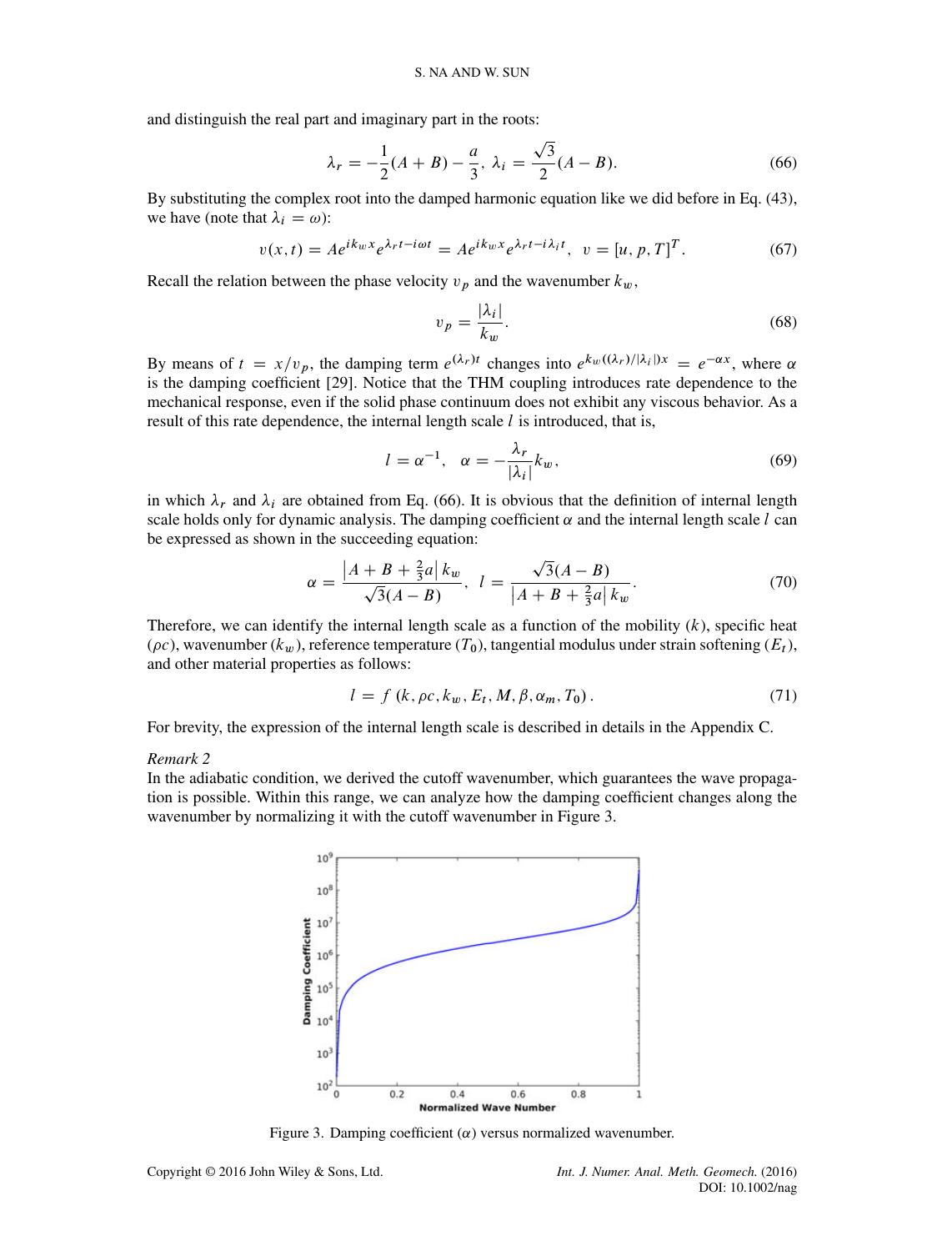

Figure 4. Relationship of the internal length scale with the permeability and specific heat under the adiabatic condition.

In this figure, we can see that the damping coefficient  $(\alpha)$  approaches zero when the wavenumber decreases, which is natural phenomenon considering the definition of  $\alpha$ . On the other hand, the damping coefficient approaches to infinity when the wavenumber converges to the cutoff value, which states that the internal length scale, a reciprocal of  $\alpha$ , vanishes. This fact is also analogous to the case of long wavelength limit under the non-isothermal condition, Eq. (48). The effect of permeability (or mobility, k) and specific heat ( $\rho c$ ) of porous media on the internal length scale is compared in Figure 4. We can see that the permeability has proportional relation to the internal length scale while the specific heat has limited effect.

# 3. NUMERICAL EXPERIMENTS

To illustrate the influences of THM coupling on the width of localization zone, we use an implicit dynamic finite element code to simulate one-dimensional wave propagation in a thermo-sensitive fully saturated porous bar with different set of material parameters. Our objective here is to use the numerical experiments to (i) verify the theoretical analysis on the phase velocity and internal length scales in Section 2.2 and (ii) confirm whether mesh dependency occurs when the physical internal length scale is predicted to be vanished according to Eqs. (48) and (71).

As mentioned previously in Section 2.3.1, we did not obtain the expression of internal length scale for the non-isothermal condition, as the general algebraic expression of the internal length scale does not exist according to the Abel–Ruffini theorem [54]. As a result, we first limit our focus on the adiabatic condition and performed numerical experiments to validate the analytical expression of the internal length scale. We then analyze the simulated wave propagation behavior of the non-isothermal condition with a series of numerical simulations under the different thermal conductivities. The changes of wave propagation behaviors observed in the numerical simulations due to changes of the thermal conductivity are also compared. We found that the observed behavior is consistent with the phase velocity expressed in Eq. (47).



Figure 5. One dimensional soil bar in axial compression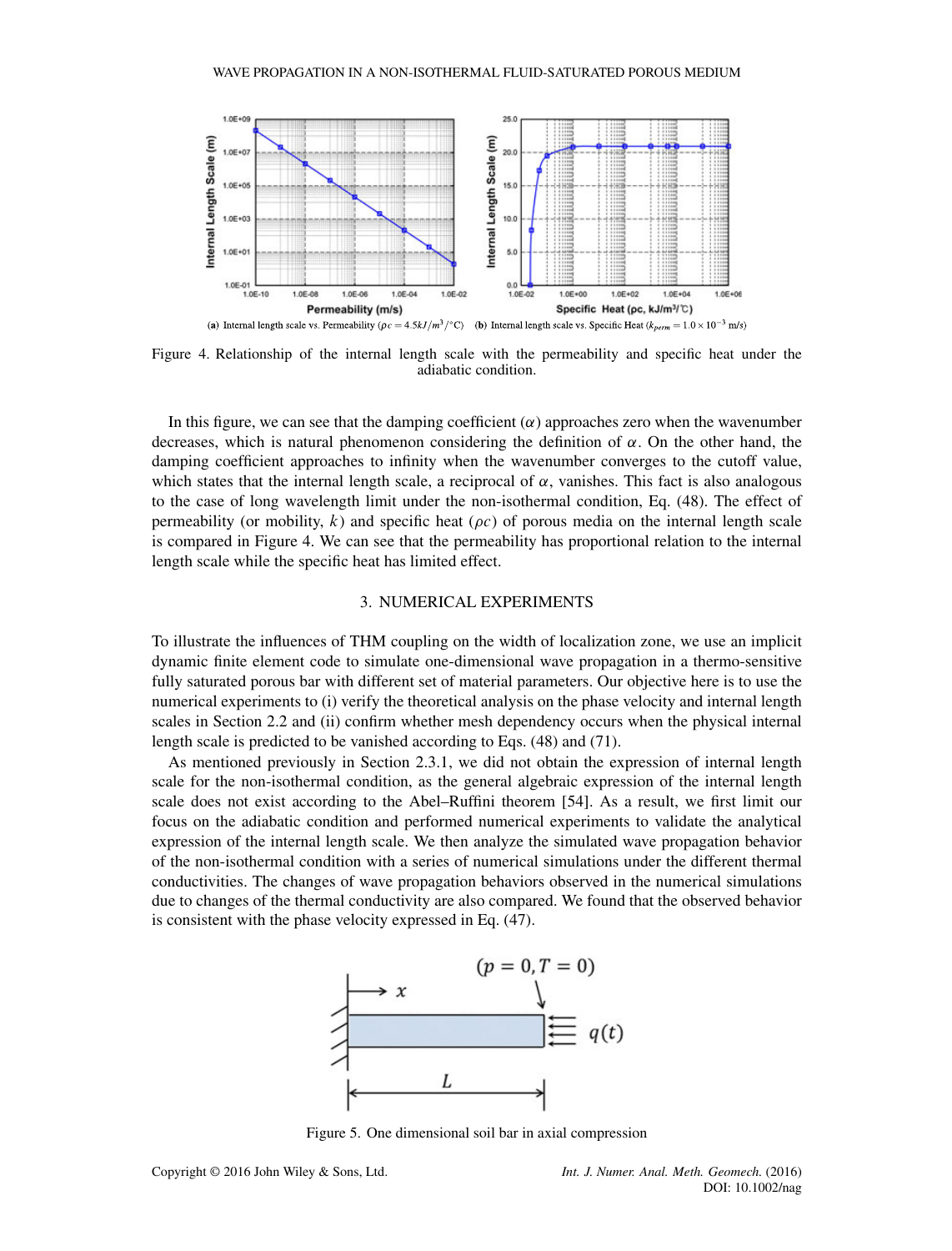

Figure 6. Applied stress and local stress-strain diagram

The numerical model consists of a softening bar constrained to move in only one direction. In addition, heat transfer and pore-fluid diffusion are also confined to be one-dimensional. The length of the bar is 10 m. At  $x = 0$  m, the bar is fixed and has zero displacement, while a perturbation of force is applied at  $x = 10$  m. Both pore pressure and temperature are prescribed as zero at  $x = 10$  m. A constant time step  $\Delta t = 1.0 \times 10^{-2}$  s is used to all the numerical simulations. The absolute mass densities of soil and fluid are selected as  $\rho_s = 2{,}700 \text{ kg/m}^3$  and  $\rho_f = 1{,}000 \text{ kg/m}^3$ . The elastic and tangential moduli under strain softening are assumed to be  $30$  and  $-20$  MPa, respectively, and the Biot's modulus (*M*) is considered to be 200 MPa. The reference temperature  $T_0$  is set to be 20 °C, and the numerical condition of applied stress and local stress-strain diagram are depicted with boundary conditions in Figures 5 and 6. Here,  $t_0$  is set to be 0.1 s,  $q_{t_0}$  is applied as 500 kPa, and  $\sigma_y$ values are indicated in the figures for each simulation.

### *3.1. Adiabatic case*

The reference case of internal length scale under the adiabatic condition is calculated with the permeability ( $k_{perm}$ ) of 5.0×10<sup>-3</sup> m/s and the specific heat ( $\rho c$ ) of 4.5 kJ/m<sup>3</sup>/°C. The internal length of each case is described in the following Table II when the wavenumber is assumed to be unity. The numerical simulations are investigated with the element size of 0.4 m.

The reference case gives the internal length scale of 4.10 m, and the plastic wave is able to propagate. We can verify this from the numerical simulation results depicted in Figure 7. Nevertheless, in another two numerical experiments, one with increased permeability and the other

| $k_{\textit{perm}}(\text{m/s})$ | $\rho c(kJ/m^3$ /°C) | $l(m)(k_w = 1.0)$ | Comparison           |
|---------------------------------|----------------------|-------------------|----------------------|
| $5.0 \times 10^{-3}$            | 4.5                  | 4.10              | the reference        |
| $2.5 \times 10^{-2}$            | 4.5                  | 0.19              | permeability change  |
| $5.0 \times 10^{-3}$            | $2.4 \times 10^{-2}$ | 0.94              | specific heat change |

Table II. The internal length scale under the different conditions (Adiabatic case).



Figure 7. Developement of the localization zone under possible wave propagation – the plastic strain moves towards the depth along the time (the reference condition, permeability =  $5.0 \times 10^{-3}$  m/s,  $\rho c$  = 4.5 kJ/m<sup>3</sup>/°C,  $\sigma_y$  =30 MPa)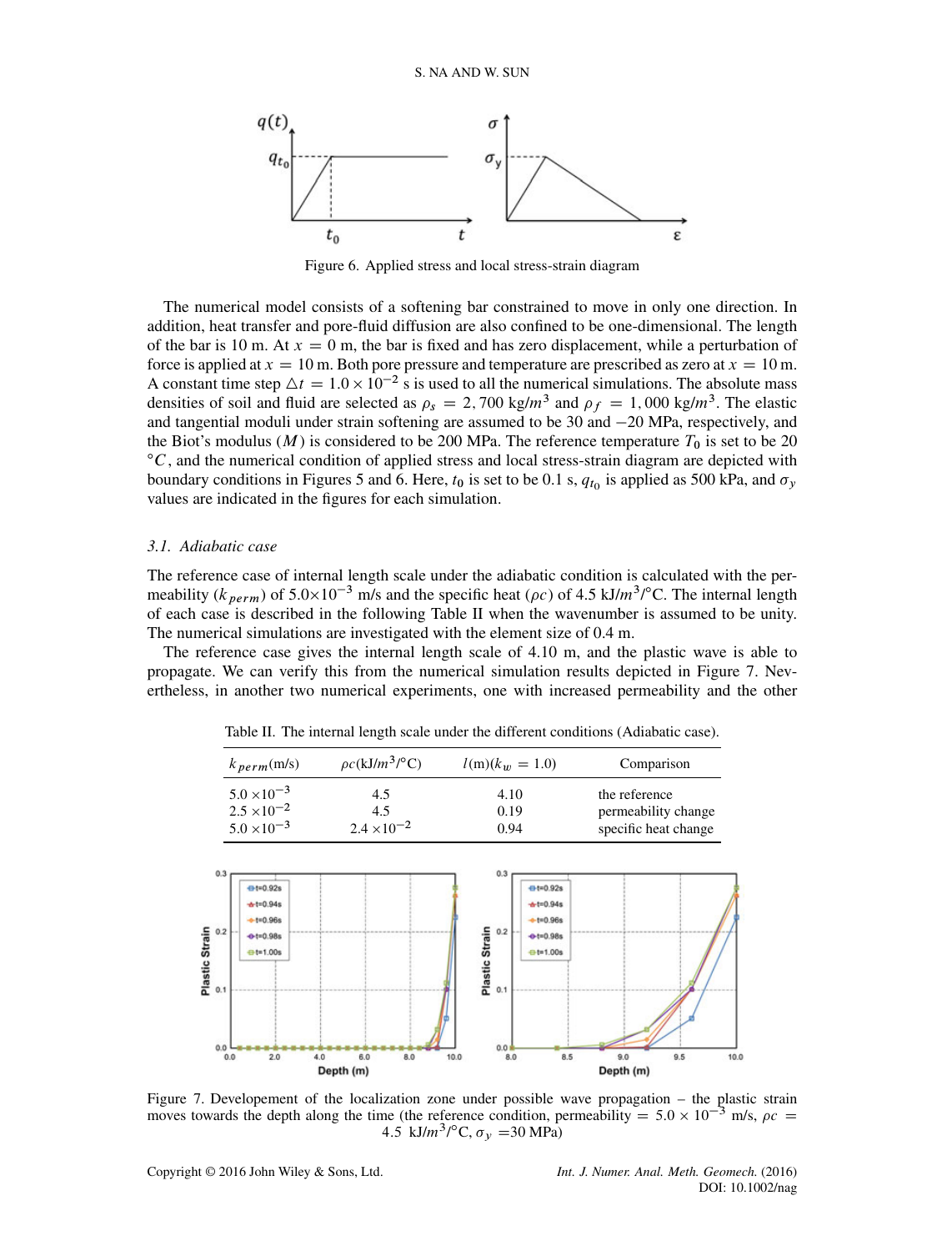

Figure 8. Development of the localization zone under no wave propagation – the plastic strain stays at the same depth along the time

with lowered specific heat, the harmonic wave ceases to propagate and the plastic zone seizes at a certain depth as shown in Figure 8. This fixed plastic zone with time indicates that the wave is unable to propagate. This observation is consistent with Eq. (70), and the relationship among the internal length scale, permeability, and specific heat showcased in Figure 4. Similar plastic strain patterns were noticed by Zhang *et al*. [29] in dynamic wave propagation simulations under the isothermal condition.

### *3.2. Non-isothermal case*

With the results shown in Figure 7 as the reference, we vary the thermal conductivity and determine how the thermal conductivity affects wave propagation. We assumed that the thermal conductivities of fluid and solid are the same and selected the value from the previous study by Sun [22],  $\kappa = 2.5 \times$  $10^{-3}$  kW/m/ $\rm ^oC$ . According to our previous analysis, both thermal conductivity and permeability can influence on the behavior of the THM system (Figure 1). In order to analyze this effect, we conducted parametric study of thermal conductivity under two permeability conditions: (i) 5.0  $\times$  $10^{-3}$  m/s from the reference case in Section 3.1 and (ii)  $1.0 \times 10^{-10}$  m/s as low permeability case. A series of numerical simulations are performed by varying the thermal conductivities provided that the specific heat ( $\rho c$ ) is assumed to be 4.5 kW/m/°C.

Firstly, we introduced the thermal conductivity into the reference case and conducted the numerical simulation. When  $\kappa = 2.5 \times 10^{-3}$  kW/m/<sup>o</sup>C was adopted, the numerical simulation showed little change in the plastic strain compared with the adiabatic condition in Figure 7. However, when the thermal conductivity is increased to  $1.0 \text{ kW/m}^{\circ}\text{C}$ , we found the wave propagation behavior started to change. These results are depicted in Figure 9. The plastic strain is increased compared with the adiabatic case, and the plastic wave is still able to propagate along time. Considering the



Figure 9. Developement of the localization zone (non-isothermal condition with  $\kappa = 1.0 \text{ kW/m}^{\circ}\text{C}$ ,  $\sigma_{v} =$ 30 MPa).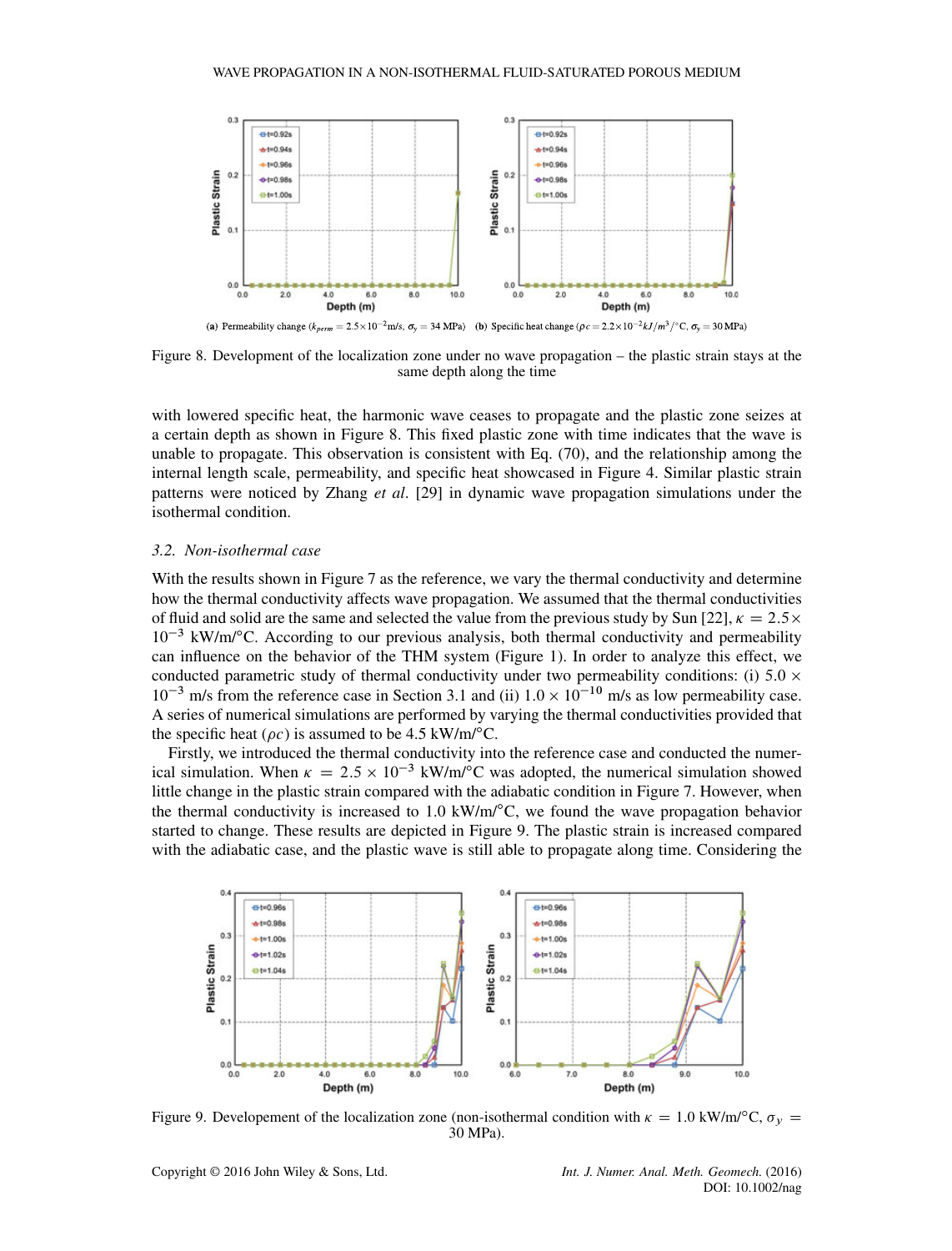

Figure 10. Developement of the localization zone of non-isothermal condition with different thermal conductivities – plastic zone moves toward the depth along the time ( $k_{perm} = 1.0 \times 10^{-10}$  m/s,  $\rho c =$ 3.5 kW/m/ $\textdegree$ C,  $\sigma_v = 3.8$  MPa).

initial and boundary conditions of temperature field, we expect that the prescribed zero temperature at the surface (10 m) contributes additional compression to the one-dimensional bar.

Next, we started from the numerical set up of adiabatic limit with the permeability equal to  $1.0 \times$  $10^{-10}$  m/s. When the thermal conductivity of 2.5  $\times 10^{-3}$  kW/m/°C was applied, the response of plastic strain gave little effects compared with the adiabatic condition. When  $\kappa$  became larger than  $1.0 \times 10^{-1}$  kW/m/°C, however, we found the changes of plastic localization zone. Figure 10 depicts the changes of wave propagation with different thermal conductivities under the low permeability condition. We can identify that both permeability and thermal conductivity influence on the behavior of wave propagation under strain softening from Figures 9 and 10.

Furthermore, we took two cases in Section 3.1, in which the wave was not able to propagate, and re-analyzed the simulations by introducing the thermal conductivity. Again, the thermal conductivity of 2.5  $\times$ 10<sup>-3</sup> kW/m/°C showed little effect on both cases. Figure 11 shows when  $\kappa = 1.0$  kW/m/°C was applied. We can see the width of localization zones, and the plastic strains are increased compared with adiabatic case in Figure 8. However, the plastic wave does not propagate along time. This indicates that the thermal conductivity appears limited effect on regularization.

#### *Remark 3*

We conducted additional numerical simulations for the non-isothermal case to analyze the influence of mesh size on shear band width. The permeability of  $1.0 \times 10^{-10}$  m/s was selected to have enough internal length scale for stability. The thermal conductivity ( $\kappa = 2.5 \times 10^{-3}$  kW/m/°C) and the specific heat ( $\rho c = 4.5 \text{ kJ/m}^3/\text{°C}$ ) were adopted from the previous study by Sun [22]. The one-dimensional domain was discretized by 10, 20, 25, 30 linear finite element of equal sizes to



Figure 11. Development of the localization zone under no wave propagation – the plastic strain stays the same depth along the time (non-isothermal condition,  $\kappa = 1.0 \text{ kW/m}^{\circ}C$ )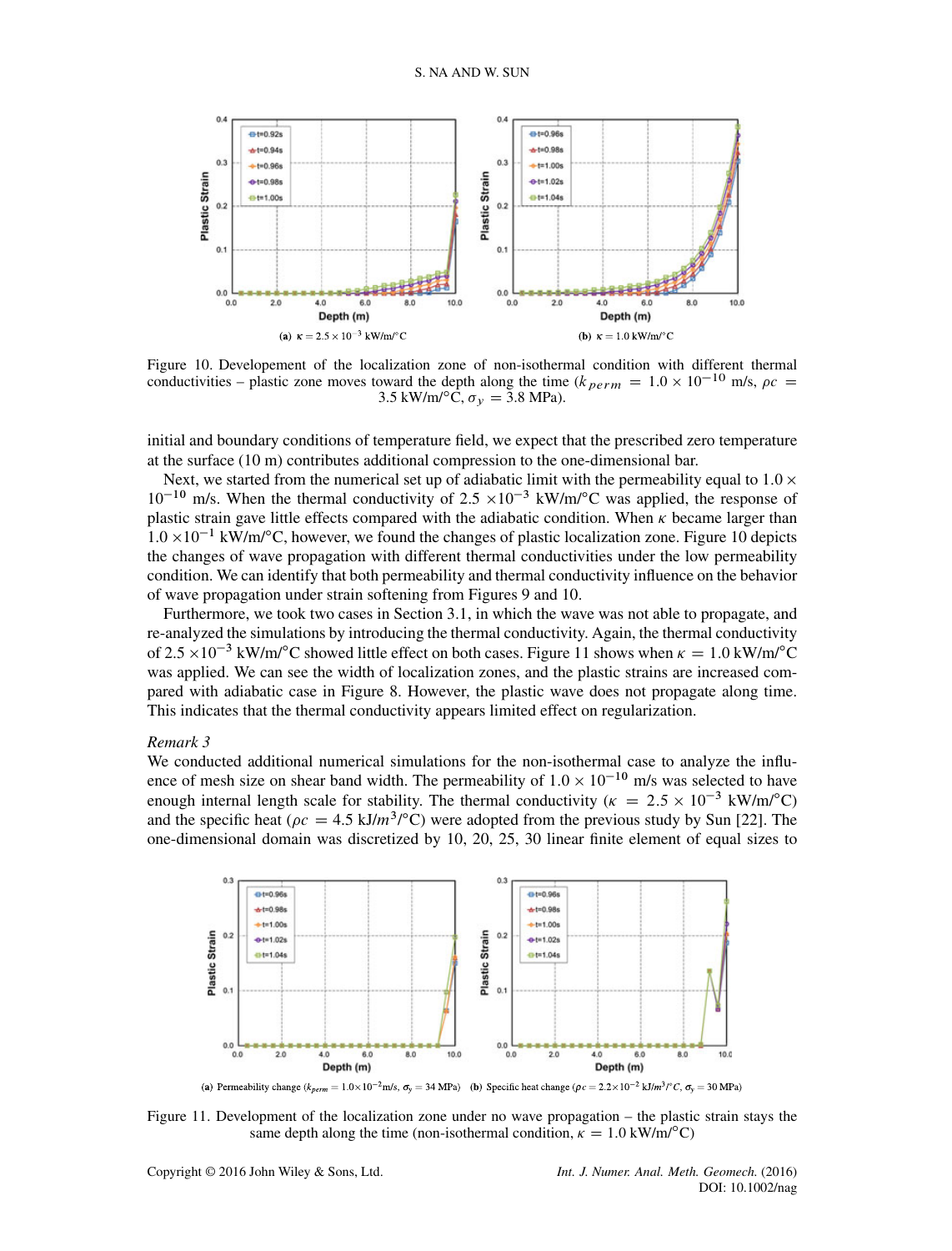

Figure 12. Independence of the strain localization zone width under different mesh sizes and limited changes of temperature field along the bar under various thermal conductivities (at  $t = 1.0$  s with  $k_{perm} = 1.0 \times$  $10^{-10}$  m/s,  $\rho c = 4.5$  kJ/m<sup>3</sup>/<sup>o</sup>C).

study mesh dependency. As shown in Figure 12(a), the plastic strain distribution from the numerical simulations suggests mesh independence. In addition, Figure 12(b) describes temperature field distribution of the numerical simulations for the non-isothermal condition. With the same material properties used in the mesh study, the domain with 25 elements is selected. We can see how the temperature changes with different thermal conductivities.

## 4. CONCLUSION

The one-dimensional wave propagation in a full saturated, thermo-sensitive porous medium has been analyzed. The stability analysis indicates that the governing equations of the thermo-hydromechanics system lead to a characteristic polynomial at least one order higher than the isothermal poromechanics counterpart. By applying the Routh–Hurwitz stability criterion to this higher-order characteristic polynomial, we determine that instability may occur if (i) strain softening occurs and/or (ii) specific heat per mass is less than a critical value proportional to Biot's modulus and the square of the thermal expansion coefficient, and (iii) when both permeability and thermal conductivity are 0. Dispersion analysis on the THM system reveals that a dispersive wave may propagate in a fully saturated, thermo-sensitive system under certain limited conditions. Nevertheless, the internal length scale introduced by the THM coupling vanishes at the short wavelength limit. For the adiabatic limit case, we derive an explicit expression of the internal length scale as a function of permeability, specific heat, wavenumber, and other material properties. The cutoff wavenumber is also identified. Our results indicate that there is a limited range of wavenumbers that allows dispersive waves to propagate at a finite speed.

### APPENDIX A: RELATION BETWEEN PHASE VELOCITY AND WAVENUMBER

In the dispersion analysis of non-isothermal two-phase porous media, we may establish the relation between the phase velocity  $(v_p)$  and the wavenumber  $(k_w)$ . Our starting point is Eq. (45)<sub>2</sub> from Section 2.3.1, which reads

$$
\omega^2 = \frac{4a_4\lambda_r^3 + 3a_3\lambda_r^2 + 2a_2\lambda_r + a_1}{4a_4\lambda_r + a_3},
$$
\n(A.1)

where the coefficients are from Eqs. (17) to (20), that is,

$$
a_4 = \rho(\rho c - 9\alpha_m^2 T_0 M),\tag{A.2}
$$

$$
a_3 = \rho(\kappa + \rho c k M) k_w^2, \tag{A.3}
$$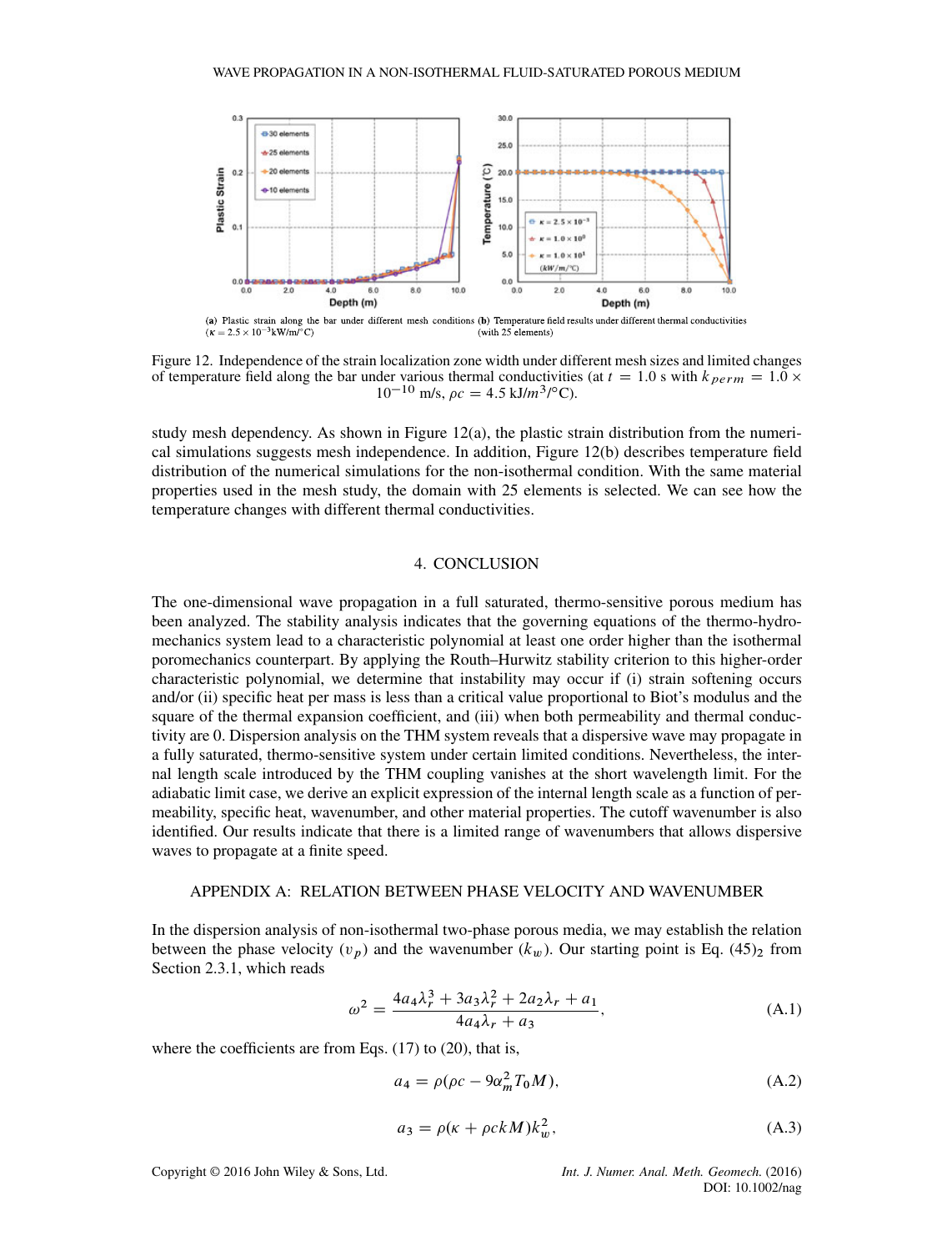$$
a_2 = (\rho c E_t + \rho c b^2 M + \rho \kappa k M k_w^2 + \beta^2 T_0 + 6 \alpha_m \beta b T_0 M - 9 E_t \alpha_m^2 T_0 M) k_w^2, \tag{A.4}
$$

$$
a_1 = (E_t \kappa + b^2 \kappa M + \rho c E_t k M + \beta^2 k T_0 M) k_w^4.
$$
 (A.5)

By substituting Eqs. (A.2) to (A.5) in to Eq. (A.1), we may express  $\omega$  in terms of wavenumber ( $k_w$ ) as shown in the succeeding equation,

$$
\omega^2 = \frac{a_{w4} + a_{w3}k_w^2 + a_{w2}k_w^4}{a_{w1} + a_{w0}k_w^2},\tag{A.6}
$$

where the coefficients in Eq. (A.6) are

$$
a_{w4} = 4\rho \left(\rho c - 9\alpha_m^2 T_0 M\right) \lambda_r^3, \tag{A.7}
$$

$$
a_{w3} = 3\rho(\kappa + \rho c k M)\lambda_r^2 + 2(\rho c E_t + \rho c b^2 M + \beta^2 T_0 + 6\alpha_m \beta b T_0 M - 9E_t \alpha_m^2 T_0 M)\lambda_r
$$
 (A.8)

$$
a_{w2} = 2(\rho \kappa k M)\lambda_r + E_t \kappa + b^2 \kappa M + \rho c E_t k M + \beta^2 k T_0 M, \tag{A.9}
$$

$$
a_{w1} = 4\rho \left(\rho c - 9\alpha_m^2 T_0 M\right) \lambda_r, \tag{A.10}
$$

$$
a_{w0} = \rho(\kappa + \rho ckM). \tag{A.11}
$$

Therefore, the phase velocity ( $v_p = \omega / k_w$ ) can be expressed as a function of the wavenumber ( $k_w$ ) and material parameters as shown in the succeeding equation,

$$
v_p = \frac{\omega}{k_w} = \sqrt{\frac{a_{w4}/k_w^2 + a_{w3} + a_{w2}k_w^2}{a_{w1}/k_w^2 + a_{w0}}}.
$$
 (A.12)

This relation proves that the wave propagating in the porous media that has already lost stability is dispersive.

# APPENDIX B: CUTOFF WAVENUMBER FOR THE ADIABATIC CASE

The objective of this section is to determine the cutoff wavenumber of the adiabatic THM system. At the adiabatic limit, the characteristic polynomial of the THM system takes the following form (the same with Eq.  $(49)$  to Eq.  $(53)$ ),

$$
\lambda^3 + a\lambda^2 + b\lambda + c = 0,\tag{B.1}
$$

where the coefficients of the characteristic Eq. (B.1) reads

$$
a = a^{0} y, \ a^{0} = \frac{\rho c k M}{\rho c - 9\alpha_{m}^{2} T_{0} M},
$$
\n(B.2)

$$
b = b^{0}y, \ \ b^{0} = \frac{\rho c E_{t} + \rho c b^{2} M + \beta^{2} T_{0} + 6 \alpha_{m} \beta b T_{0} M - 9 \alpha_{m}^{2} E_{t} T_{0} M}{\rho (\rho c - 9 \alpha_{m}^{2} T_{0} M)}, \tag{B.3}
$$

$$
c = c^{0} y^{2}, \ c^{0} = \frac{\left(\rho c E_{t} + \beta^{2} T_{0}\right) k M}{\rho \left(\rho c - 9 \alpha_{m}^{2} T_{0} M\right)}, \tag{B.4}
$$

$$
y = k_w^2. \tag{B.5}
$$

The discriminant of the previous equations is denoted as

$$
\Delta = -4b^{0}y^{3} + a^{0}b^{0}y^{4} + 18a^{0}b^{0}c^{0}y^{4} - 27c^{0}y^{4} - 4a^{0}c^{0}y^{5}, \tag{B.6}
$$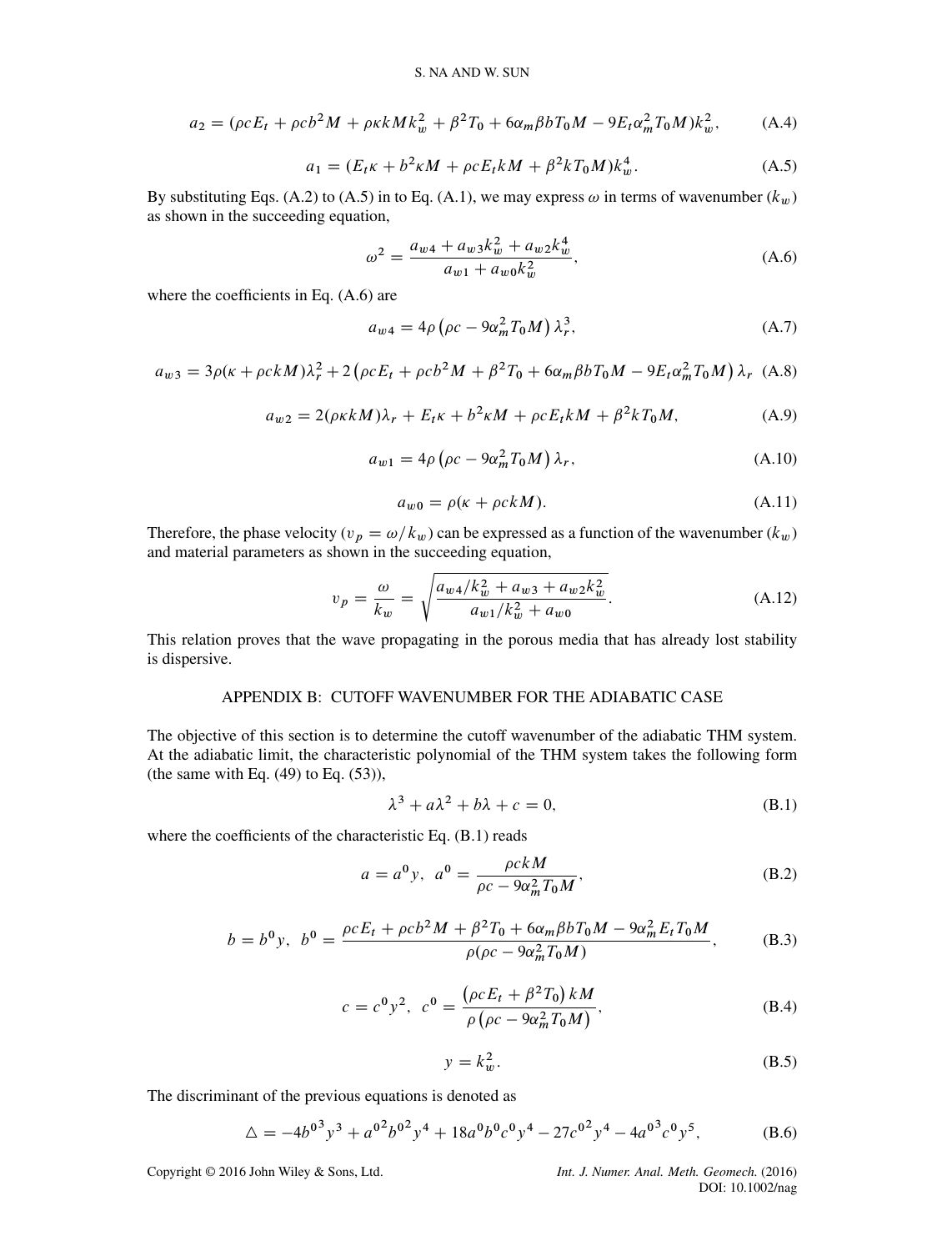which can be rewritten in terms of the coefficients,  $w, r$ , and  $s$ , that is,

$$
\Delta = -y^3 (wy^2 + ry + s), \tag{B.7}
$$

where

$$
w = 4a^{0^3}c^0,
$$
 (B.8)

$$
r = 27c^{0^2} - a^{0^2}b^{0^2} - 18a^0b^0c^0,
$$
 (B.9)

$$
s = 4b^{0^3}.
$$
 (B.10)

Following the approach used in Section 2.3.2, we assume that stability of the adiabatic system has already lost and determine the cutoff wavenumber beyond which the dispersive wave fails to propagate at a finite speed. Assuming that the porous medium remains permeable, the condition that causes the adiabatic THM system losing stability reads

$$
-b2M < Et < -\beta2T0/\rho c, \ c > 9\alpham2T0M/\rho, \ k > 0.
$$
 (B.11)

Assuming that Condition (B.11) holds, we may conclude that Eq. (B.1) has one real root and two complex conjugate roots if we can prove that the discriminant in Eq. (B.6) is negative. Note that the quadratic polynomial of  $wy^2 + ry + s$  in Eq. (B.7) is positive when the wave can propagate, because  $y^3$ , a function of wavenumber  $(k_w)$ , is always positive in that case. Furthermore, by applying Condition (B.11) into Eq. (B.4) and Eq. (B.5), one may deduce that  $c<sup>0</sup>$  is strictly negative and  $a<sup>0</sup>$ is strictly positive. Therefore, we conclude that the coefficient  $w$  is negative when Condition (B.11) holds. Next, we consider the term  $b^0$ . Assume that

$$
b^{0} = \frac{\rho c E_{t} + \rho c b^{2} M + \beta^{2} T_{0} + 6 \alpha_{m} \beta b T_{0} M - 9 \alpha_{m}^{2} E_{t} T_{0} M}{\rho \left( \rho c - 9 \alpha_{m}^{2} T_{0} M \right)} > 0.
$$
 (B.12)

This assumption implies that

$$
\rho c E_t + \rho c b^2 M + \beta^2 T_0 + 6 \alpha_m \beta b T_0 M - 9 \alpha_m^2 E_t T_0 M > 0, \quad (\because \rho c - 9 \alpha_m^2 T_0 M > 0) \quad (B.13)
$$

$$
\Rightarrow E_t > \frac{-\rho c b^2 M - \beta^2 T_0 - 6\alpha_m^2 \beta b T_0 M}{\rho c - 9\alpha_m^2 T_0 M} \ge \frac{-\rho c b^2 M - \beta^2 T_0 - 6\alpha_m^2 \beta b T_0 M}{\rho c}, \quad (B.14)
$$

$$
\Rightarrow E_t > -b^2 M - \left(\frac{\beta^2 T_0 + 6\alpha_m^2 \beta b T_0 M}{\rho c}\right).
$$
 (B.15)

Given that  $(\beta^2T_0 + 6\alpha_m^2 \beta bT_0M)/\rho c \ge 0$ , the assumption (B.12) is valid under Condition (B.11). Therefore,  $b^0$  is positive, which in return implies that s is also positive (according to Eq. (B.10)). Because w and s are of opposite signs, the two distinct roots of the quadratic function of  $w^2+rv+$  $s = 0$  always have the real parts that are of opposite signs unless the discriminant of the quadratic equation equals to 0. Furthermore, the root with a real positive part reads  $(-r - \sqrt{r^2 - 4w s})/2w$ . Recall that our focus is on the case where the discriminant is negative. This situation is particularly interesting, because it leads to two distinct non-real complex roots whose real parts are of opposite signs. Therefore, we can derive the range of y in which the discriminant expressed in Eq. (B.6) is negative ( $\Delta < 0$ ), that is,

$$
0 < y \left( = k_w^2 \right) < \frac{-r - \sqrt{r^2 - 4ws}}{2w},\tag{B.16}
$$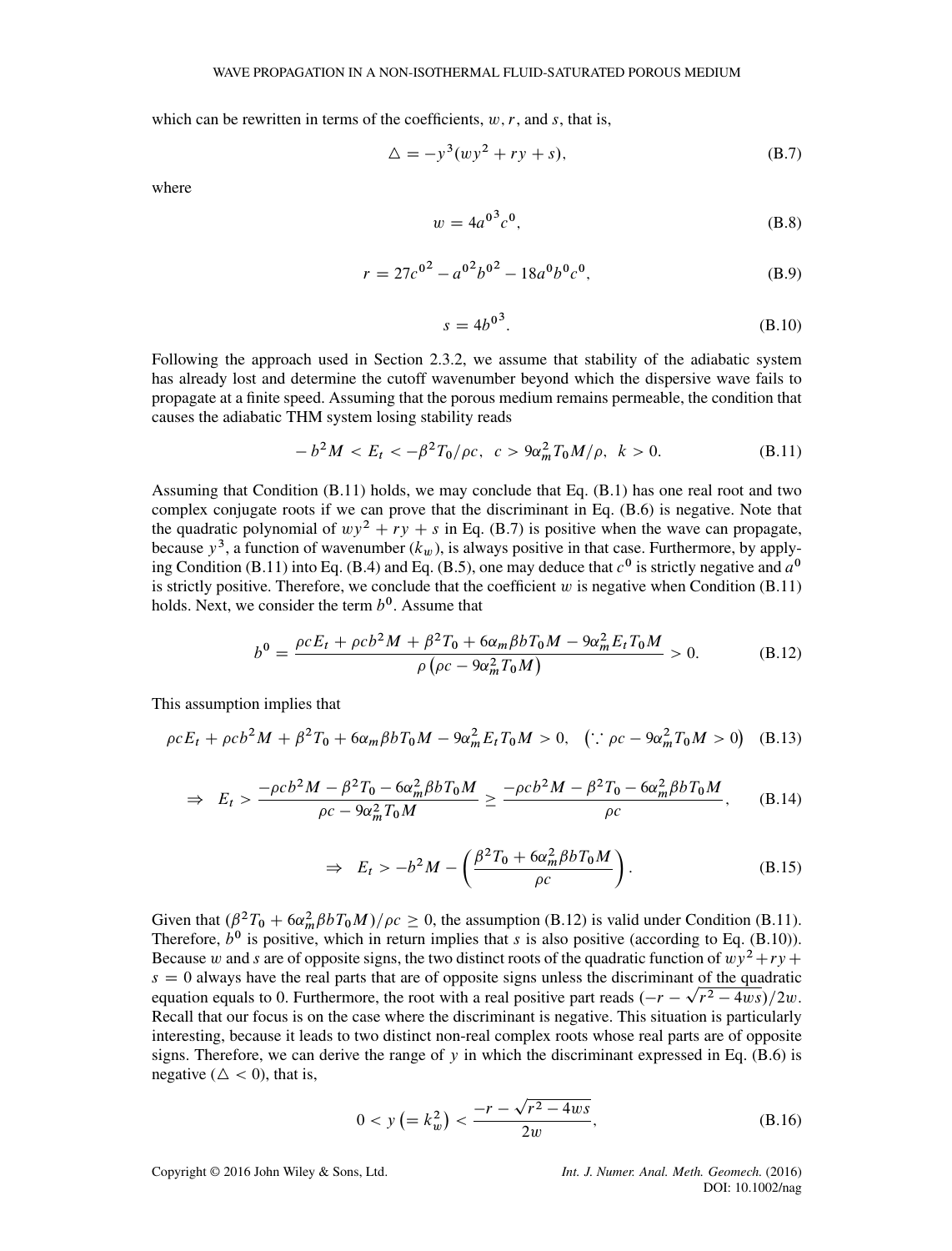where

$$
w = 4a^{03}c^0,
$$
 (B.17)

$$
r = 27c^{0^2} - a^{0^2}b^{0^2} - 18a^0b^0c^0,
$$
 (B.18)

$$
s = 4b^{0^3}.
$$
 (B.19)

As a result, the cutoff wavenumber can be written as

$$
k_{w,cut} = \sqrt{\frac{-r - \sqrt{r^2 - 4ws}}{2w}},
$$
\n(B.20)

in which each coefficient  $(w, r, s)$  reads

$$
w = \frac{4k^4 M^4 \rho^2 c^3 \left(\rho c E_t + \beta^2 T_0\right)}{\left(\rho c - 9\alpha_m^2 M T_0\right)^4},
$$
\n(B.21)

$$
r = \frac{27k^2M^2(\rho c E_t + \beta^2 T_0)^2}{\rho^2(\rho c - 9\alpha_m^2 M T_0)^2} - \frac{18ck^2M^2(\rho c E_t + \beta^2 T_0)(\rho c E_t + \rho cb^2M + \beta^2 T_0 + 6\alpha_m b\beta MT_0 - 9\alpha_m^2 E_t MT_0)}{\rho(\rho c - 9\alpha_m^2 MT_0)^3} \qquad (B.22)
$$
  
- 
$$
\frac{c^2k^2M^2(\rho c E_t + \rho cb^2M + \beta^2 T_0 + 6\alpha_m b\beta MT_0 - 9\alpha_m^2 E_t MT_0)^2}{(\rho c - 9\alpha_m^2 MT_0)^4},
$$

$$
s = \frac{4\left(\rho c E_t + \rho c b^2 M + \beta^2 T_0 + 6\alpha_m b \beta M T_0 - 9\alpha_m^2 E_t M T_0\right)^3}{\rho^3 \left(\rho c - 9\alpha_m^2 M T_0\right)^3}.
$$
 (B.23)

As a result, the cutoff wavenumber can be expressed as a function of mobility  $(k)$ , specific heat ( $\rho c$ ), tangential modulus under strain softening ( $E_t$ ), reference temperature ( $T_0$ ), and other material parameters:

$$
k_{w,cut} = f(k, \rho c, E_t, T_0, b, M, \beta, \alpha_m).
$$
 (B.24)

# APPENDIX C: INTERNAL LENGTH SCALE FOR THE ADIABATIC CASE

The objective of this section is to determine the internal length scale of the adiabatic THM system. Considering the damping coefficient in Eq. (70), the coefficients in Eqs. (61) and (64) are written as follows:

$$
\alpha = \frac{|A + B + \frac{2}{3}a|k_w}{\sqrt{3}(A - B)},
$$
\n(C.1)

where

$$
A = \sqrt[3]{-\frac{q}{2} + \sqrt{\frac{q^2}{4} + \frac{p^3}{27}}}, \quad B = \sqrt[3]{-\frac{q}{2} - \sqrt{\frac{q^2}{4} + \frac{p^3}{27}}}, \quad (C.2)
$$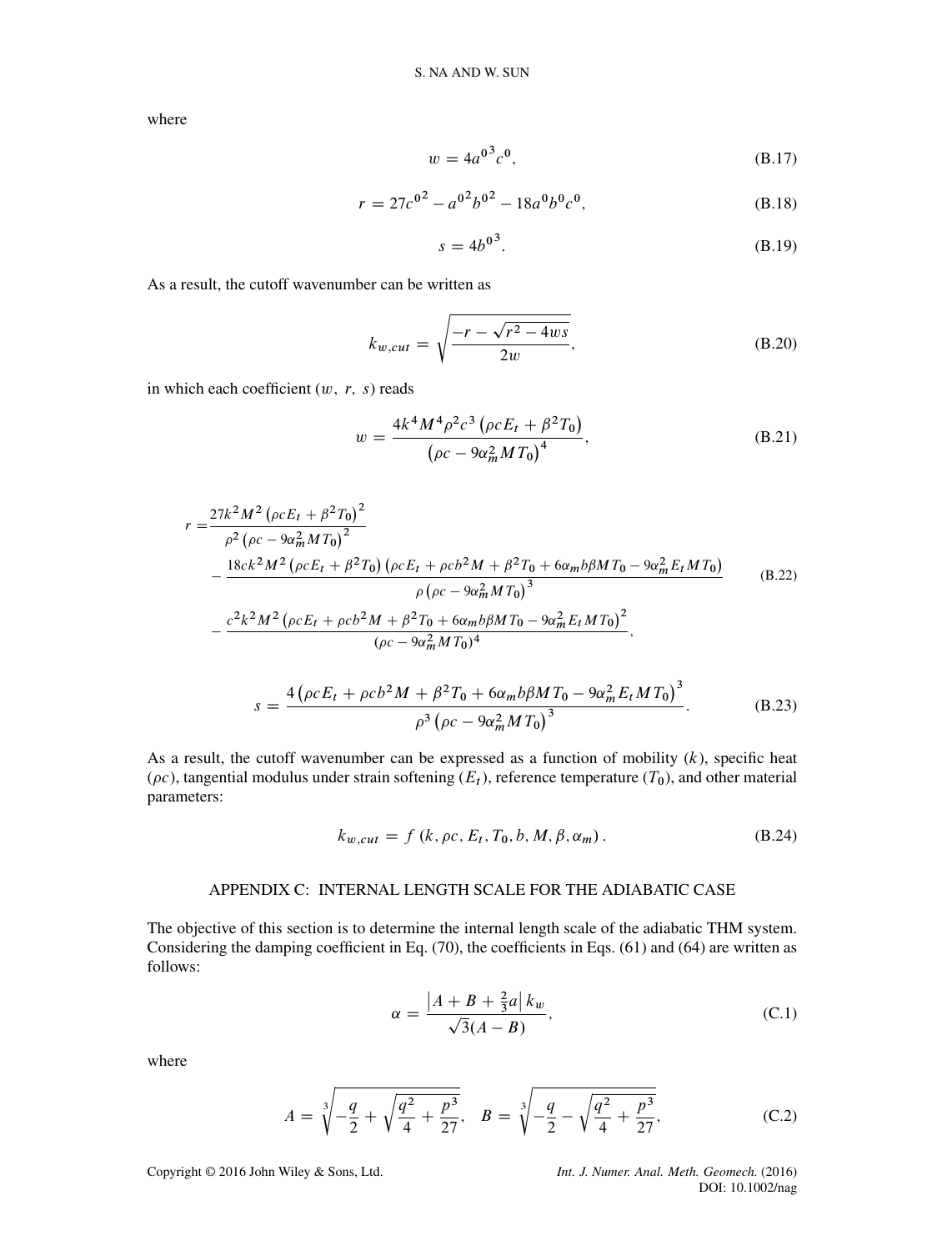with

$$
p = \frac{1}{3}(3b - a^2), \quad q = \frac{1}{27}(2a^3 - 9ab + 27c).
$$
 (C.3)

Here, we can express  $p$ ,  $q$  in terms of material parameters:

$$
p = \left[ -\frac{k^2 M^2 \rho^2 c^2 k_w^4}{3(\rho c - 9\alpha_m^2 M T_0)^2} + \frac{(\rho c E_t + \rho c b^2 M + \beta^2 T_0 + 6\alpha_m \beta b M T_0 - 9\alpha_m^2 E_t M T_0) k_w^2}{\rho (\rho c - 9\alpha_m^2 M T_0)} \right],
$$
(C.4)

$$
q = \left[ \frac{2\rho^3 c^3 k^3 M^3 k_w^6}{27 \left( \rho c - 9\alpha_m^2 M T_0 \right)^3} + \frac{k M \left( \rho c E_t + \beta^2 T_0 \right) k_w^4}{\rho \left( \rho c - 9\alpha_m^2 M T_0 \right)} - \frac{ck M \left( \rho c E_t + \rho c b^2 M + \beta^2 T_0 + 6\alpha_m \beta b M T_0 - 9\alpha_m^2 E_t M T_0 \right) k_w^4}{3 \left( \rho c - 9\alpha_m^2 M T_0 \right)^2} \right].
$$
 (C.5)

By rearranging the expression with respect to the permeability k, we can express the values of  $-q/2$ and  $q^2/4 + p^3/25$  in Eq. (C.2) as follows:

$$
-\frac{q}{2} = a_{11}k + a_{12}k^3,
$$
\n(C.6)

$$
\frac{q^2}{4} + \frac{p^3}{27} = a_{21} + a_{22}k^2 + a_{23}k^4,\tag{C.7}
$$

where

$$
a_{11} = \left[ -\frac{\rho c E_t + \beta^2 T_0}{2\rho \left(\rho c - 9\alpha_m^2 M T_0\right)} + \frac{c \left(\rho c E_t + \rho c b^2 M + \beta^2 T_0 + 6\alpha_m \beta b M T_0 - 9\alpha_m^2 E_t M T_0\right)}{6(\rho c - 9\alpha_m^2 M T_0)^2} \right] M k_w^4,
$$
(C.8)

$$
a_{12} = \left[ -\frac{\rho^3 c^3}{27 \left( \rho c - 9\alpha_m^2 M T_0 \right)^3} \right] M^3 k_w^6, \tag{C.9}
$$

$$
a_{21} = \left[ \frac{\left( \rho c E_t + \rho c b^2 M + \beta^2 T_0 + 6 \alpha_m \beta b M T_0 - 9 \alpha_m^2 E_t M T_0 \right)^3}{27 \rho^3 \left( \rho c - 9 \alpha_m^2 M T_0 \right)^3} \right] k_w^6, \tag{C.10}
$$

$$
a_{22} = \left[ \frac{\left( \rho c E_t + \beta^2 T_0 \right)^2}{4\rho^2 (\rho c - 9\alpha_m^2 M T_0)^2} - \frac{c \left( \rho c E_t + \beta^2 T_0 \right) \left( \rho c E_t + \rho c b^2 M + \beta^2 T_0 + 6\alpha_m \beta b M T_0 - 9\alpha_m^2 E_t M T_0 \right)}{6\rho \left( \rho c - 9\alpha_m^2 M T_0 \right)^3} - \frac{c^2 \left( \rho c E_t + \rho c b^2 M + \beta^2 T_0 + 6\alpha_m \beta b M T_0 - 9\alpha_m^2 E_t M T_0 \right)^2}{108 \left( \rho c - 9\alpha_m^2 M T_0 \right)^4} \right] M^2 k_w^8,
$$
\n(C.11)

$$
a_{23} = \left[\frac{\rho^2 c^3 \left(\rho c E_t + \beta^2 T_0\right)}{27 \left(\rho c - 9\alpha_m^2 M T_0\right)^4}\right] M^4 k_w^{10}.
$$
 (C.12)

The damping coefficient  $\alpha$  in Eq. (70) can be expressed as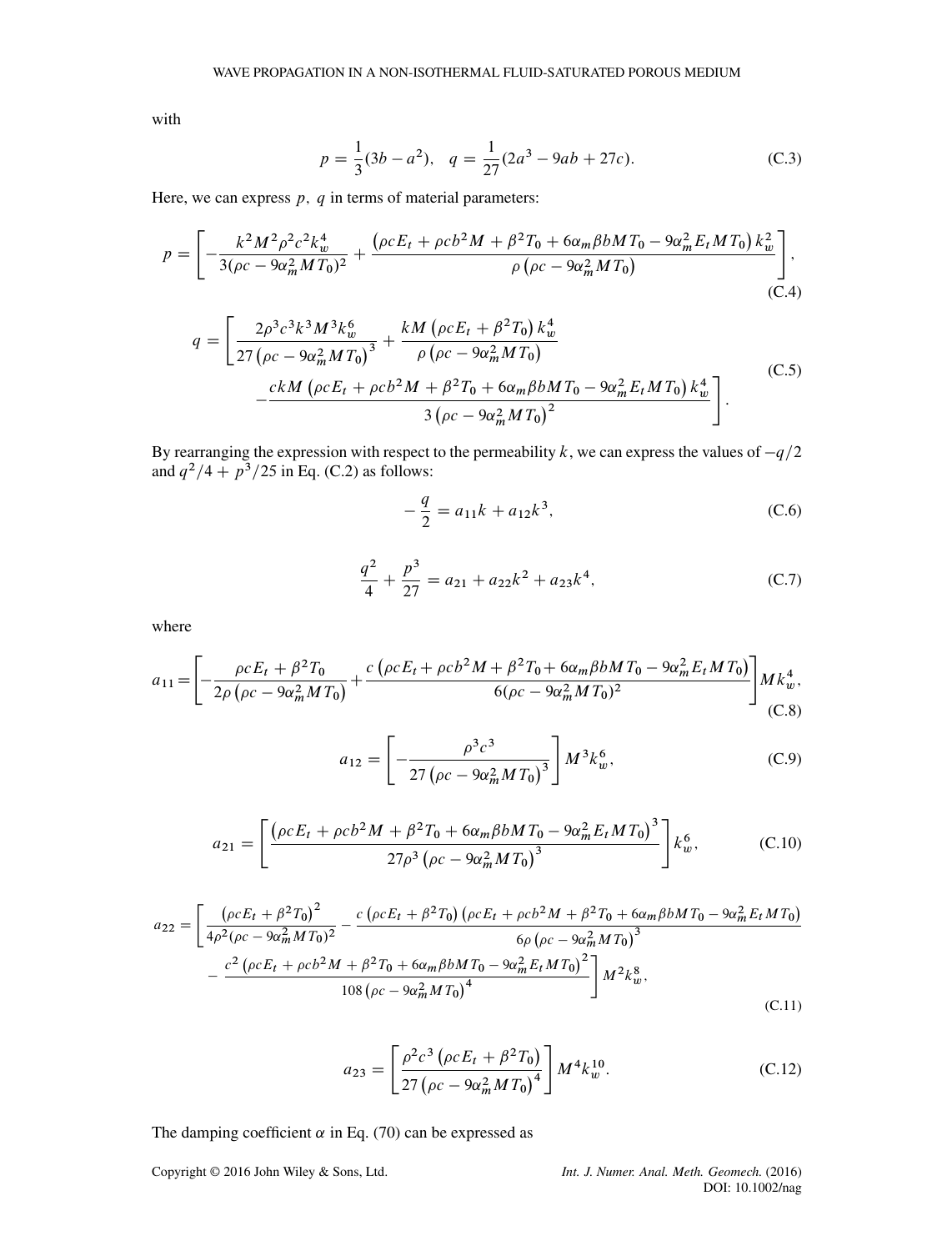$$
\alpha = \frac{k_w \left| A + B + \frac{2}{3}a \right|}{\sqrt{3}(A - B)}
$$
 with  $a = a_{01}k$  and  $a_{01} = \left[ \frac{\rho c M}{\rho c - 9\alpha_m^2 T_0 M} \right] k_w^2$ , (C.13)

or equivalently as

$$
\alpha = \frac{k_w \left| \sqrt[3]{a_{11} + a_{12}k^3 + \sqrt{a_{21} + a_{22}k^2 + a_{23}k^4}} + \sqrt[3]{a_{11} + a_{12}k^3 - \sqrt{a_{21} + a_{22}k^2 + a_{23}k^4}} + \frac{2}{3}a_{01}kk_w^2 \right|}{\sqrt{3} \left( \sqrt[3]{a_{11} + a_{12}k^3 + \sqrt{a_{21} + a_{22}k^2 + a_{23}k^4}} - \sqrt[3]{a_{11} + a_{12}k^3 - \sqrt{a_{21} + a_{22}k^2 + a_{23}k^4}} \right)}.
$$
\n(C.14)

By adopting the small permeability as in the previous study [29], the limit form of Eq. (C.14) with respect to a small value of  $k$  is

$$
\alpha \simeq \frac{k_w \left| \sqrt[3]{a_{11} + \sqrt{a_{21}}} + \sqrt[3]{a_{11} - \sqrt{a_{21}}} + \frac{2}{3} a_{01} k k_w^2 \right|}{\sqrt{3} \left( \sqrt[3]{a_{11} + \sqrt{a_{21}}} - \sqrt[3]{a_{11} - \sqrt{a_{21}}} \right)}.
$$
 (C.15)

Therefore, the internal length scale  $(l)$ , which is a reciprocal of the damping coefficient, can be calculated as a function of the mobility  $(k)$ , specific heat ( $\rho c$ ), wavenumber  $(k_w)$ , tangential modulus under strain softening  $(E_t)$ , reference temperature  $(T_0)$ , and other material properties as follows:

$$
l = f(k, \rho c, k_w, E_t, M, \beta, \alpha_m, T_0) = \alpha^{-1} \approx \frac{\sqrt{3} \left( \sqrt[3]{a_{11} + \sqrt{a_{21}}} - \sqrt[3]{a_{11} - \sqrt{a_{21}}} \right)}{k_w \left| \sqrt[3]{a_{11} + \sqrt{a_{21}}} + \sqrt[3]{a_{11} - \sqrt{a_{21}}} + \frac{2}{3} a_{01} k k_w^2 \right|}.
$$
\n(C.16)

#### ACKNOWLEDGEMENTS

This research is supported by the Earth Materials and Processes program at the US Army Research Office under grant contracts W911NF-14-1-0658 and W911NF-15-1-0581, as well as the Mechanics of Material program at National Science Foundation under grant contract CMMI-1462760. These supports are gratefully acknowledged. We thank the reviewers for their constructive suggestion and feedback.

#### **REFERENCES**

- 1. de Borst R, Crisfield M, Remmers JC, Verhoosel CV. *Nonlinear Finite Element Analysis of Solids and Structures*. John Wiley & Sons: Chichester, 2012.
- 2. Nádai A, Wahl AM. *Plasticity*. McGraw-Hill Book Company, Inc.: New York, 1931.
- 3. Bažant ZP, Oh BH. Crack band theory for fracture of concrete. *Matériaux et Construction* 1983; **16**(3):155–177.
- 4. Desrues J, Chambon R. Shear band analysis for granular materials: the question of incremental non-linearity. *Ingenieur-Archiv* 1989; **59**(3):187–196.
- 5. Rudnicki JW, Rice JR. Conditions for the localization of deformation in pressure-sensitive dilatant materials. *Journal of the Mechanics and Physics of Solids* 1975; **23**(6):371–394.
- 6. Sun WC, Andrade JE, Rudnicki JW, Eichhubl P. Connecting microstructural attributes and permeability from 3D tomographic images of *in situ* shear-enhanced compaction bands using multiscale computations. *Geophysical Research Letters* 2011; **38**(10).
- 7. Sun WC, Andrade JE, Rudnicki JW. Multiscale method for characterization of porous microstructures and their impact on macroscopic effective permeability. *International Journal for Numerical Methods in Engineering* 2011; **88**(12):1260–1279.
- 8. Sun WC, Ostien JT, Salinger AG. A stabilized assumed deformation gradient finite element formulation for strongly coupled poromechanical simulations at finite strain. *International Journal for Numerical and Analytical Methods in Geomechanics* 2013; **37**(16):2755–2788.
- 9. Sun WC. A unified method to predict diffuse and localized instabilities in sands. *Geomechanics and Geoengineering* 2013; **8**(2):65–75.
- 10. Hadamard J. *Propagation des ondes*. Chelsea Publishing Company: New York, 1949.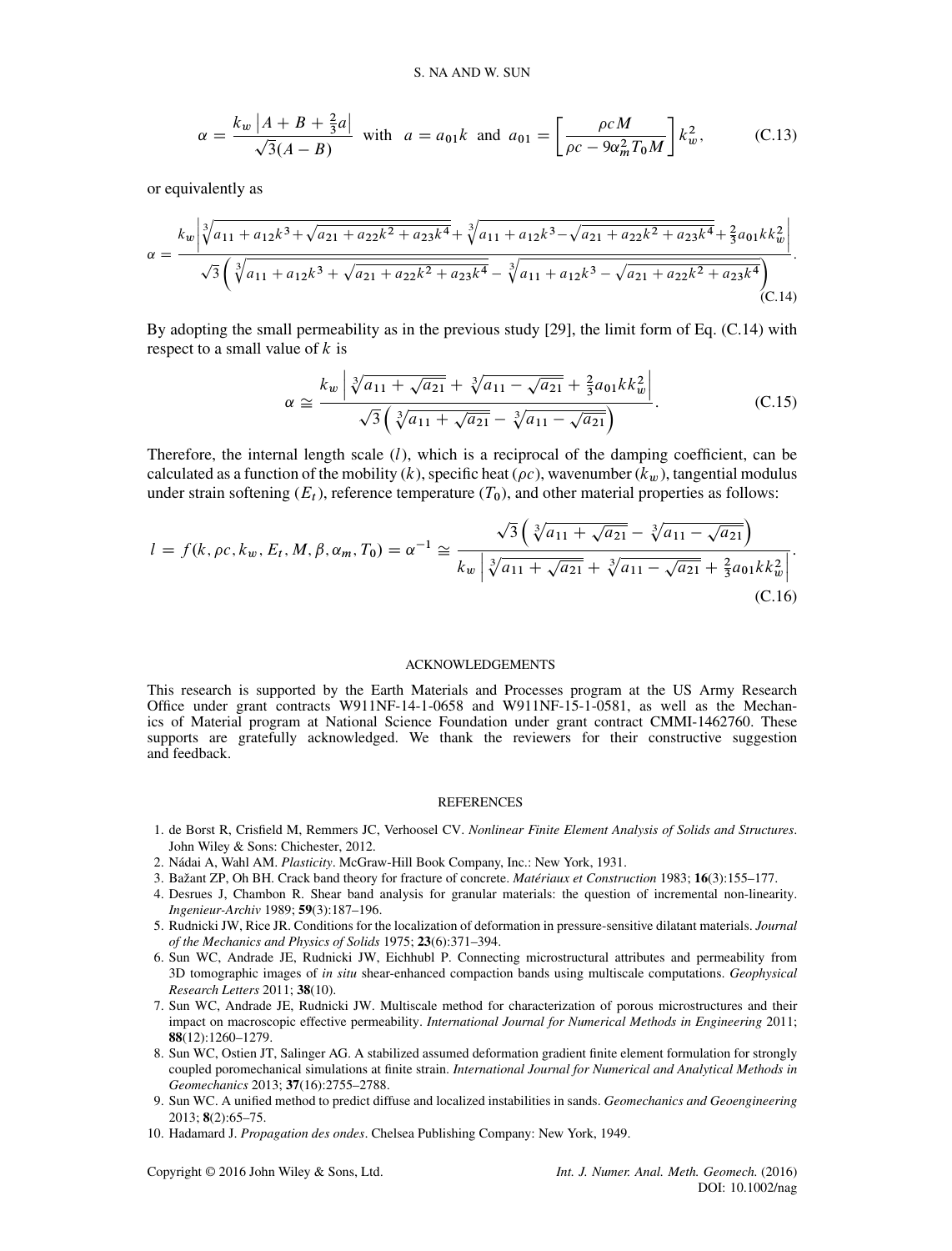- 11. Hill R. Acceleration waves in solids. *Journal of the Mechanics and Physics of Solids* 1962; **10**(1):1–16.
- 12. Needleman A. Material rate dependence and mesh sensitivity in localization problems. *Computer Methods in Applied Mechanics and Engineering* 1988; **67**(1):69–85.
- 13. Rice JR. On the stability of dilatant hardening for saturated rock masses. *Journal of Geophysical Research* 1975; **80**(11):1531–1536.
- 14. Hill R. A general theory of uniqueness and stability in elastic-plastic solids. *Journal of the Mechanics and Physics of Solids* 1958; **6**(3):236–249.
- 15. Bažant ZP, Belytschko T. Wave propagation in a strain-softening bar: exact solution. *Journal of Engineering Mechanics* 1985; **111**(3):381–389.
- 16. Lasry D, Belytschko T. Localization limiters in transient problems. *International Journal of Solids and Structures* 1988; **24**(6):581–597.
- 17. Runesson K, Ottosen NS, Dunja P. Discontinuous bifurcations of elastic-plastic solutions at plane stress and plane strain. *International Journal of Plasticity* 1991; **7**(1):99–121.
- 18. Sluys LJ. Wave propagation, localisation and dispersion in softening solids. *Ph.D. Thesis*, Delft University of Technology, Netherlands, 1992.
- 19. Sluys LJ, De Borst R, Mühlhaus HB. Wave propagation, localization and dispersion in a gradient-dependent medium. *International Journal of Solids and Structures* 1993; **30**(9):1153–1171.
- 20. Borja RI. Bifurcation of elastoplastic solids to shear band mode at finite strain. *Computer Methods in Applied Mechanics and Engineering* 2002; **191**(46):5287–5314.
- 21. Sun WC, Mota A. A multiscale overlapped coupling formulation for large-deformation strain localization. *Computational Mechanics* 2014; **54**(3):803–820.
- 22. Sun WC. A stabilized finite element formulation for monolithic thermo-hydro-mechanical simulations at finite strain. *International Journal for Numerical Methods in Engineering* 2015; **103**(11):798–839. DOI: 10.1002/nme.4910.
- 23. Belytschko T, Liu WK, Moran B, Elkhodary K. *Nonlinear Finite Elements for Continua and Structures*. John Wiley & Sons: Chichester, 2013.
- 24. Eringen AC. On nonlocal plasticity. *International Journal of Engineering Science* 1981; **19**(12):1461–1474.
- 25. Fish J, Chen W, Nagai G. Non-local dispersive model for wave propagation in heterogeneous media: one-dimensional case. *International Journal for Numerical Methods in Engineering* 2002; **54**(3):331–346.
- 26. Fish J. *Practical Multiscaling*. John Wiley & Sons: Chichester, 2013.
- 27. Zhang HW, Schrefler BA. Gradient-dependent plasticity model and dynamic strain localisation analysis of saturated and partially saturated porous media: one dimensional model. *European Journal of Mechanics-A/Solids* 2000; **19**(3):503–524.
- 28. Loret B, Prèvost JH. Dynamic strain localization in fluid-saturated porous media. *Journal of Engineering Mechanics* 1991; **117**(4):907–922.
- 29. Zhang HW, Sanavia L, Schrefler BA. An interal length scale in dynamic strain localization of multiphase porous media. *Mechanics of Cohesive-frictional Materials* 1999; **4**(5):443–460.
- 30. Schrefler BA, Majorana CE, Sanavia L. Shear band localization in saturated porous media. *Archives of Mechanics* 1995; **47**(3):577–599.
- 31. Schrefler BA, Sanavia L, Majorana CE. A multiphase medium model for localisation and postlocalisation simulation in geomaterials. *Mechanics of Cohesive-frictional Materials* 1996; **1**(1):95–114.
- 32. Benallal A, Comi C. On numerical analyses in the presence of unstable saturated porous materials. *International Journal for Numerical Methods in Engineering* 2003; **56**(6):883–910.
- 33. Abellan MA, de Borst R. Wave propagation and localisation in a softening two-phase medium. *Computer Methods in Applied Mechanics and Engineering* 2006; **195**(37):5011–5019.
- 34. Adam D, Markiewicz R. Energy from earth-coupled structures, foundations, tunnels and sewers. *Géotechnique* 2009; **59**(3):229–236.
- 35. Tsang CF, Stephansson O, Hudson JA. A discussion of thermo–hydro–mechanical (thm) processes associated with nuclear waste repositories. *International Journal of Rock Mechanics and Mining Sciences* 2000; **37**(1):397–402.
- 36. Shoop SA, Bigl SR. Moisture migration during freeze and thaw of unsaturated soils: modeling and large scale experiments. *Cold Regions Science and Technology* 1997; **25**(1):33–45.
- 37. Veveakis E, Vardoulakis I, Di Toro G. Thermoporomechanics of creeping landslides: The 1963 Vaiont slide, Northern Italy. *Journal of Geophysical Research: Earth Surface (2003–2012)* 2007; **112**(F3).
- 38. Zhang HW, Schrefler BA. Particular aspects of internal length scales in strain localization analysis of multiphase porous materials. *Computer methods in applied mechanics and engineering* 2004; **193**(27):2867–2884.
- 39. Biot MA. Variational Lagrangian-thermodynamics of nonisothermal finite strain mechanics of porous solids and thermomolecular diffusion. *International Journal of Solids and Structures* 1977; **13**(6):579–597.
- 40. McTigue DF. Thermoelastic response of fluid-saturated porous rock. *Journal of Geophysical Research: Solid Earth (1978–2012)* 1986; **91**:9533–9542.
- 41. Coussy O. *Poromechanics*. John Wiley & Sons: Chichester, 2004.
- 42. Belotserkovets A, Prèvost JH. Thermoporoelastic response of a fluid-saturated porous sphere: An analytical solution. *International Journal of Engineering Science* 2011; **49**(12):1415–1423.
- 43. Selvadurai APS, Suvorov AP. Boundary heating of poro-elastic and poro-elasto-plastic spheres. *Proceedings of the Royal Society of London A: Mathematical, Physical and Engineering Sciences* 2012; **468**(2145):2779–2806.
- 44. Zienkiewicz OC, Chan AHC, Pastor M, Schrefler BA, Shiomi T. *Computational Geomechanics*. Wiley: Chichester, 1999.